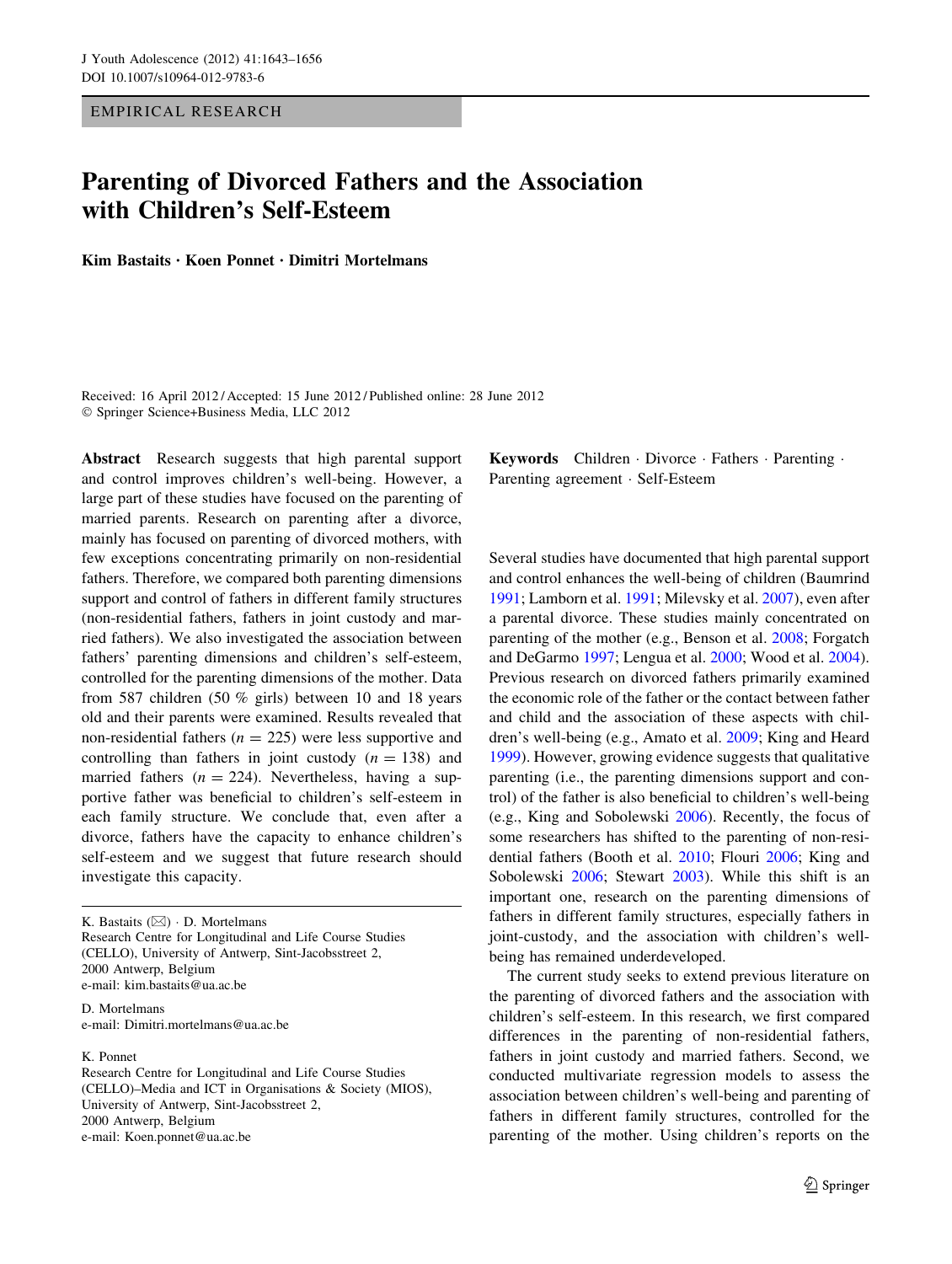parenting of fathers instead of parental reports, we also sought to give a unique insight on how children experience the parenting of their fathers. So, the present study aimed to provide a better understanding of how parenting of fathers in different family structures is associated differently with children's well-being, including fathers in joint custody, controlling the multivariate models for parenting of the mother and using children's reports on the parenting of both fathers and mothers.

## Differences in Parenting Dimensions of Fathers in Different Family Structures

According to Thomson et al. (1994), parents offer their children two key resources: money and time. Whereas money is used to supply food, clothing and shelter for children and provide material goods and experiences that foster positive child development, time gives parents the opportunity to demonstrate support and control to their children. Support and control are the two dimensions of the parenting construct of Baumrind (1991). Support (also termed responsiveness) refers to the amount of affection and warmth that parents show and provide for their children. Control (also termed demandingness) refers to the extent to which parents supervise their children. The present study is focused on the parental support and control of different fathers, spending a different amount of time with their children.

Divorce is associated with a decline in parental resources (King and Sobolewski 2006; McLanahan and Sandefur 1994; Thomson et al. 1994). From a risk and resilience perspective, Degarmo and Forgatch (1999) have stated that divorce and the subsequent transitions and changes in the life course of fathers and children (e.g., formation of a new stepfamily) can function as stressors that lead to disruptions in the parenting of fathers. This decline in father support and control after divorce is confirmed in previous literature (Bronte-Tinkew et al. 2010; Hilton and Devall 1998; Sirvanli-Ozen 2005). After a divorce, fathers are more likely to spend less time with their children and the support and control they provided diminishes.

Still, the support and control provided by divorced fathers who spend a different amount of time with their children is less extensively investigated. After a divorce, most fathers become either non-residential fathers (i.e., fathers who spend less than 34 % of the time with their children) or fathers in joint custody (i.e., fathers who spend least 34 % and at most 67 % of the time with their children) (Melli 1999; Smyth and Moloney 2008). Since parental resources will diminish if fathers spend less time with their children (King and Sobolewski 2006; McLanahan and Sandefur 1994; Thomson et al. 1994), differences in parenting between non-residential fathers and fathers in joint custody should be found. Still, empirical studies that address the parenting of fathers in joint custody arrangements are scarce. To our knowledge, only one early study by Bowman and Ahrons (1985) investigated the differences of parenting between non-residential fathers and fathers in joint custody, indicating that fathers in joint custody were more involved in parenting than nonresidential fathers. Although the importance of investigating parenting of divorced fathers in different custodial arrangements is stressed (Pasley and Braver 2004), empirical research remains underdeveloped. Therefore, the current study compares the parenting dimensions provided by fathers who spend a different amount of time with their children.

## Parenting Dimensions of Fathers in Different Family Structures and Children's Well-Being

Theoretical Frameworks on the Link Between Parenting Dimensions of Fathers and Children's Well-Being

Two theoretical frameworks shape the context of the current study: the family system perspective and the social capital theory. On the one hand, the family system perspective offers a framework to investigate the link between fathers and children. The key idea of this perspective is that a family is a complex, multilateral and integrated structure in which family members are necessarily interdependent (Cox and Paley 1997; Minuchin 1974). As a consequence, actions of one family member might have an impact on another member. In this respect, the divorce-stress-adjustment perspective of Amato (2000) is embedded in the family system perspective and defines a parental divorce as a stressful process with consequences for children's well-being that can be mediated by effective parenting (high support and high control). Indeed, previous research has demonstrated that higher support and control on the part of the non-resident father after a parental divorce have a positive influence on the well-being of the child (Bronte-Tinkew et al. 2010; Campana et al. 2008; Carlson 2006; Dunlop et al. 2001; King and Sobolewski 2006; Lansford 2009).

On the other hand, the mechanisms through which parenting of fathers and children's well-being are positively associated, can be explained by the social capital theory (Coleman 1988). Social capital exists in the relationship between the parent and the child and has been measured as the quantity (i.e., contact) as well as the quality (i.e., parenting) of the parental involvement (Furstenberg and Hughes 1995). Previous research has revealed that the quality of the involvement, i.e., parental support and control,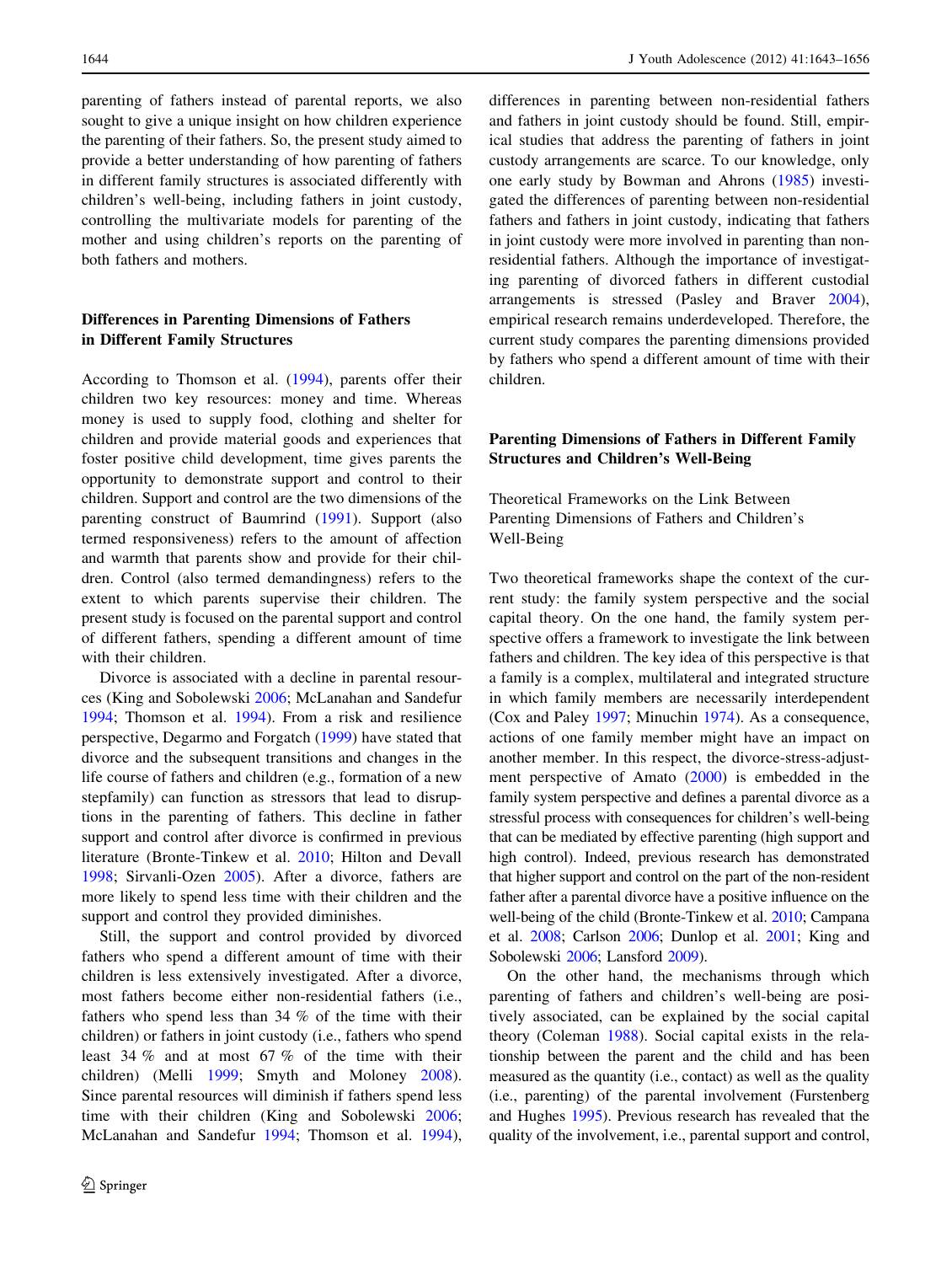is important for children's well-being (e.g., Baumrind 1991; King and Sobolewski 2006). Nevertheless, maintaining contact between the parent and the child is a necessary condition for the transfer of social capital. After a parental divorce, contact between the father and the child declines and former married fathers become fathers in joint custody or non-residential fathers. As the contact diminishes, the transfer of social capital as qualitative parental involvement also might decline with consequences for children's wellbeing. Still, the majority of the empirical research on the parenting of divorced fathers and its link with children's well-being has been limited to non-residential fathers (e.g., Carlson 2006; Hawkins et al. 2007) and have not taken into account the quantitative aspect of the social capital theory. Examining the link between the qualitative aspect of parenting and children's well-being, the current study considers the quantitative aspect of social capital. It should therefore provide some additional insight in children's well-being after divorce, especially for children of fathers in joint custody.

Self-Esteem, a Positive Indicator of Children's Well-Being

The family system perspective and the social capital theory clearly indicate the association between the parenting dimensions of the father and the well-being of the child. Studies investigating this association have applied different definitions of children's well-being as well as different measures for children's well-being. Previous research mainly has used internalizing or externalizing problem behavior as a measure of children's well-being (for an overview, see: Amato 2000; Hetherington and Stanley-Hagen 1999; Lansford 2009). Well-being can thus be defined as a lack of internalizing and externalizing problems. Nevertheless, as observed by Ben-Arieh (2005), the absence of internalizing and externalizing problems does not necessarily indicate a person's feelings of happiness and self-worth. Consequently, a positive indicator of children's well-being should be employed.

Such a positive indicator of well-being, highly correlated with happiness (Lyubomirsky et al. 2006), is selfesteem, which assesses a person's feelings of self-acceptance and self-worth (Rosenberg 1965). It can be described as the level of satisfaction with one's own behavior and one's self (Diener and Diener 1995). As described by the interactionist Cooley (1902) in early sociology, individual feelings towards the self and an evaluation of the self are shaped through reflected appraisals of significant others in a context of social interaction (i.e., looking glass self). Selfesteem is constituted during childhood and adolescence, in close relationship with significant others, like parents (Birkeland et al. 2012; Crocker and Park 2004; Zakeri and

Karimpour 2011). Research by Zakeri and Karimpour (2011) has indicated that high levels of support and high levels of control were associated with higher self-esteem among adolescents. Other research has reported the same result for support but the opposite result for control (Plunkett et al. 2007; Siffert et al. 2012). A recent study by Garcia and Gracia (2009) on parenting styles and selfesteem of adolescents has demonstrated that adolescents with indulgent parents (who only provide support and no control) had the highest self-esteem. It is important to note that in the ongoing literature concerning self-esteem, researchers debate on whether they should study selfesteem as a trait or as a pursuit and its costs. This pursuit of self-esteem is associated with goals and motivations to obtain high self-esteem rather than the evaluation of the self (Crocker and Park 2004; DuBois and Flay 2004). Bearing this in mind, previous research consistently has shown that a high level of self-esteem, or rather the avoidance of low self-esteem, is important for a person's well-being throughout the life span (DuBois and Flay 2004). As a consequence, the current study concentrates on self-esteem as a positive indicator of children's well-being.

#### The Current Study

Guided by the parental resource theory (Thomson et al. 1994), the first aim of the present study was to draw the comparison between the support and control provided by non-resident fathers, fathers in joint custody and married fathers. Since these three types of fathers have an unequal distribution of the resource ''time with children'' (McLanahan and Sandefur 1994; Thomson et al. 1994), we expected them to differ in their parenting. We hypothesized that married fathers provided the highest levels of support and control, subsequently followed by fathers in joint custody and non-residential fathers provided the lowest levels of support and control (hypothesis1).

The second aim of the present study was to investigate the association between the parental support and control of the fathers and children's self-esteem, differentiating between fathers with a different amount of contact: married fathers, fathers in joint custody and non-residential fathers. First, from a family system perspective, the association between parenting of the father and children's self-esteem is controlled for those different types of fathers. Based on previous literature (Bronte-Tinkew et al. 2010; Campana et al. 2008; Carlson 2006; Dunlop et al. 2001; King and Sobolewski 2006; Lansford 2009; Plunkett et al. 2007), we expected that higher levels of parental support as well as higher levels of parental control might be associated with a higher self-esteem (hypothesis 2). Second, we investigated the social capital hypothesis that parenting dimensions of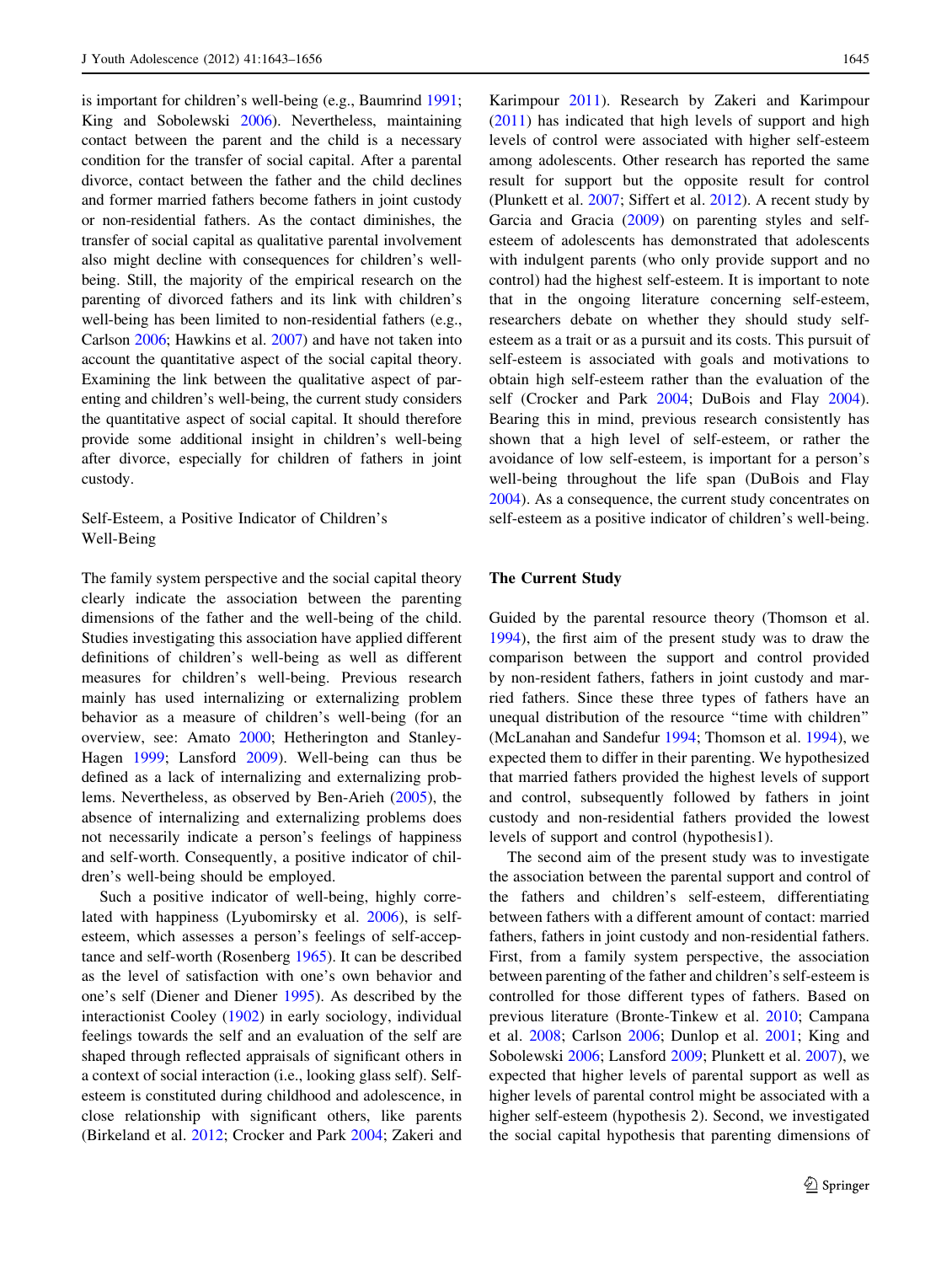fathers are not equally beneficial for children's self-esteem when the amount of contact between the father and the child is different. This was a more explorative part of the study since, to our knowledge, previous studies had not compared the association between parenting of the father and children's self-esteem, differentiating between married fathers, fathers in joint custody and non-residential fathers. We expected differences by family structure in the link between children's self-esteem and parenting dimensions of the father, hypothesizing that the association between support and control of married fathers and children's self-esteem would be the largest, subsequently followed by the support and control of fathers in joint custody and the association with children's self-esteem, the association between support and control of non-residential fathers and children's selfesteem would be the smallest (hypothesis 3).

#### Method

#### Sample and Procedure

Our analyses were based on data from the ''Divorce in Flanders'' study (Flanders is the Dutch speaking part of Belgium), which applied a multi-actor design, including information on both currently and formerly married partners, as well as on their children of 10 years of age or older, their parents, and (for formerly married partners) their new partners. In order to contact the currently and formerly married partners and after approval of the privacy committee, their adressess were randomly selected from the Belgian National Register (1/3 addresses of currently married partners, 2/3 addresses of formerly married partners), so the data were representative within the group of married or divorced partners. Data collection started in October 2009 and ended in December 2010. The final dataset contained information on 6,470 current and former partners, 1,257 residential children of minimum 10 years old, 320 non-residential children of minimum 18 years old, 2,157 parents, and 1,837 new partners. Divorced couples were overrepresented in the dataset  $(N = 6,004)$ . Only partners who had been married after 1971 and who could have been divorced only once were included (although partners who had been married twice were included).

The current research used a subsample of the ''Divorce in Flanders'' dataset. The analytic sample contained data only from one partner of a current or former couple and a residential child of minimum 10 years old. The current or former parent was always the biological or adoptive parent of the residential child. In case of multiple children older than 10 years, one child was randomly selected. Both the child and the parent were questioned in face-to-face interviews (Computer Assisted Personal Interviews). First, the parent was questioned and asked for permission to question the child. Both were interviewed in their current household. Although the questionnaire was adapted to suit the child's age (i.e., 10–13 years, 14–17 years, and 18 years or older), each child was asked the same questions. The parents reported on the custody arrangement and background information whereas the child reported on self-esteem and parenting dimensions of both fathers and mothers. Using children's reports on parenting corresponds with the recent tendency of considering children as active agents (Ben-Arieh 2005). Previous research by Pasley and Braver (2004) has indicated that parental responses on parenting might be biased, due to social desirability. They found that using fathers' reports might overestimate the support and control of fathers, whereas research using mothers' reports might underestimate both parenting dimensions. Madden-Derdich and Leonard (2002) found similar results for parenting behaviors. Self-reports from children may provide a unique perspective on parenting dimensions, as the feeling of being controlled or criticized is a highly subjective experience (Aunola et al. 2000; Barbe, 1996).

A number of restrictions were made for our subsample. First, in line with the studies in the meta-analysis on parenting and children's well-being of McLeod et al. (2007), only children between 10 and 18 years old who still had contact with both parents were included. Since the parenting of both fathers and mothers are at the core of this research, children from families in which contact between a parent and the child has been broken down, were beyond the scope of this study ( $n = 24$ ). We also excluded children from whom information on the custody arrangement was missing  $(n = 14)$ . Second, we included data from only one randomly selected parent (not necessarily the father), given the previously noted bias of father responses. More specifically, comparing the children of participating and nonparticipating fathers, we found that children with participating fathers considered their fathers more supportive and controlling than children with non-participating fathers did. In order to include children with non-participating fathers in the study, we used data from only one parent (mother or father). The parents provided background information about themselves as well as about their current or former partners. Our analytic sample included 628 children and their parents: 224 children with married parents and 404 children with divorced parents.

#### Measures

#### Children's Self-Esteem

The Rosenberg Self-Esteem Scale (Rosenberg 1965) assesses a person's feelings of self-acceptance and selfworth. Children rated ten items along a four-point Likert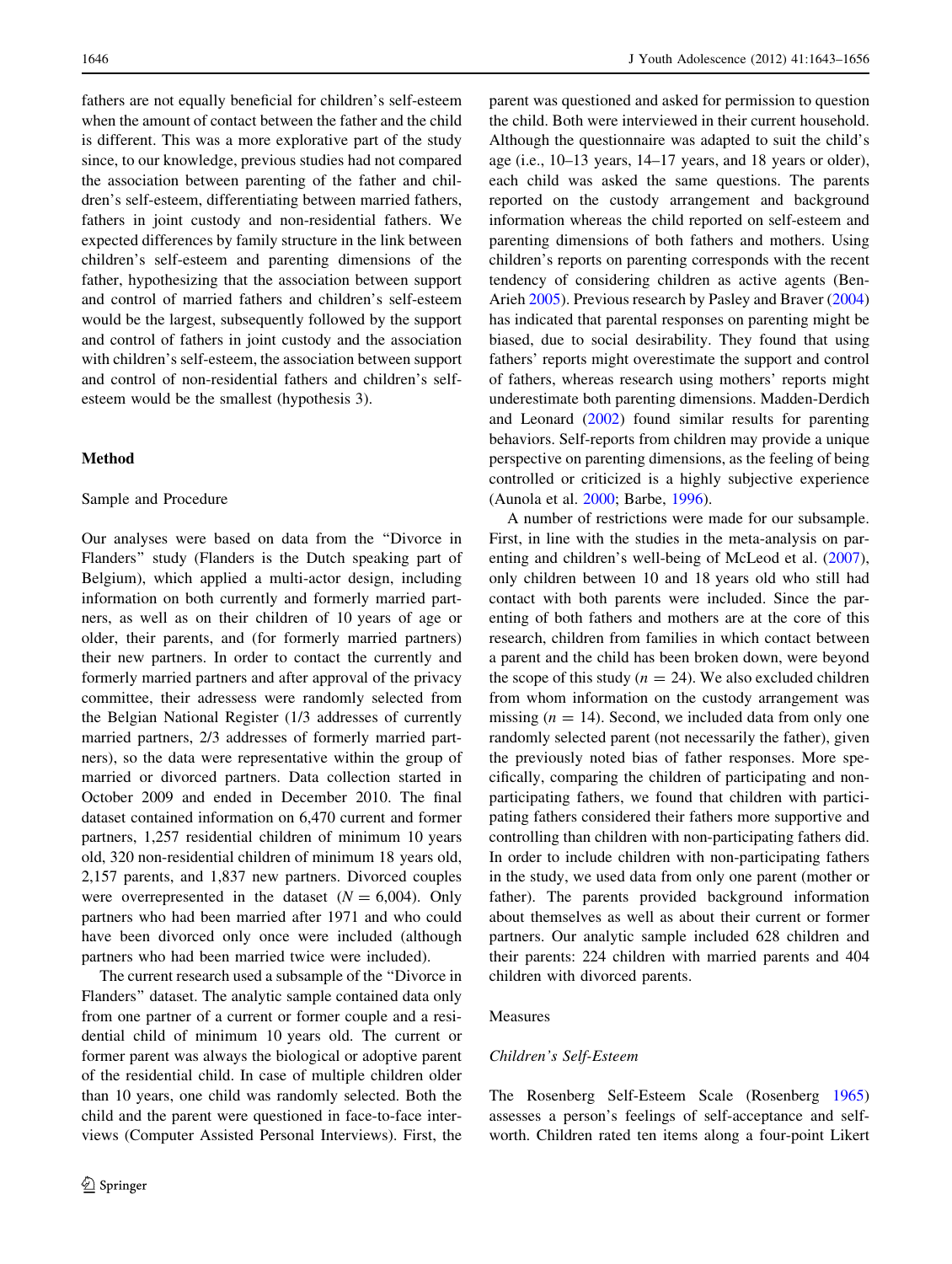scale ranging from  $l =$  strongly disagree to  $5 =$  strongly agree. Consistent with the procedure developed by Marsh (1996), confirmatory factor analysis revealed a single factor. Factor loadings ranged from 0.54 to 0.75. The range in those factor loadings indicated that each item contributed differently to the latent concept of self-esteem. Therefore, factor scores based on those factor loadings were preferable above simple mean or sum scores and were used in the following analyses. Internal consistency (Cronbach's alpha) of this scale was 0.85. Other recent studies on adolescents using the Rosenberg Self-esteem Scale have found comparable internal consistency for self-esteem (e.g., Asgeirsdottir et al. 2010; Birkeland et al. 2012; Kim and Sherraden 2011; Moksnes et al. 2010). Moreover, our internal consistency was equal to the internal consistency of this scale used in another sample of Dutch speaking adolescents (Bos et al. 2010).

#### Family Structure

Children of married parents were assigned to the group of married families ( $n = 224$ ). Children of divorced parents  $(n = 404)$  were assigned either to the group of fathers in joint custody or to the group of non-residential fathers. To assign a child of divorced parents to either one of those family structures, the randomly selected, divorced parent completed two custody calendars. On the first calendar, the responding parent indicated the days and nights the child stayed with him or her. On the second calendar, the responding parent indicated the days and nights the child stayed with the other parent. Based on this calendar, a custody arrangement was assigned to each child. We used the distribution method of custody arrangement, as applied in other research (Melli 1999; Smyth and Moloney 2008): parents were considered having joint custody if the child stayed with one parent for at least 34 % and at most 67 % of all nights and stayed the rest of the nights with the other parent. A residential parent was defined as a parent with whom the child stayed for more than 67 % of all nights; a parent with whom the child stayed for less than 34 % of all nights was considered a non-residential parent. This division yielded four custody arrangements: children in joint custody ( $n = 138$ ), children with a residential mother and a non-residential father ( $n = 225$ ), children with a non-residential mother and a residential father  $(n = 31)$  and children for whom both the mother and the father were nonresidential ( $n = 10$ ). The last two groups were excluded from our analyses because of the small number of cases.

#### Parenting Dimensions of Fathers and Mothers

To measure parental support and control, two subscales of the Parenting Style Inventory II (PSI-II) were used (Darling and Toyokawa 1997). This is consistent with previous research on parenting dimensions and styles, although this previous research used simple mean or sum scores (Carlo et al. 2007; Nijhof and Engels 2007). In order to examine the unique and independent link between fathers' parental support and control and children's self-esteem, we controlled our analyses for the parental support and control of the mother, as suggested by Pleck (2010), whereas most research on parenting dimensions of fathers had concentrated solely on the father (e.g. Stewart 2003). As a consequence, children completed the PSI-II for their fathers as well as for their mothers. For both subscales, children rated five items along a five-point Likert scale ranging from  $1 =$  strongly disagree to  $5 =$  strongly agree. The following are two examples of items from the support subscale: ''I can count on my mother/father to help me out if I have a problem'' and ''My mother/father and I do things that are fun together.'' The following are two examples of items from the control subscale: ''If I don't behave myself, my mother/father will punish me," and "My mother/father points out ways I could do better.'' Measurement equivalence was found for the PSI-II scale between children of married fathers, children of fathers in joint custody and children of non-residential fathers, since we controlled for configural and metric invariance ( $\Delta \chi^2 = 52.11$ ;  $\Delta df = 42$ ;  $p = 0.14$ .

Factor analysis was conducted on the five support items for mothers and fathers separately, resulting in a single factor. For support of the mother, all items were included, with factor loadings ranging from 0.60 to 0.82. For support of the father, all items were included, with factor loadings ranging from 0.58 to 0.82. The range in those factor loadings indicated that each item contributed differently to the latent concept of support. Therefore, factor scores based on those factor loadings were preferable above simple mean or sum scores and used in the subsequent analyses. The internal consistency (Cronbach's alpha) of the support subscale was 0.77 for mothers and 0.80 for fathers. Other studies using the PSI-II have found comparable internal consistency for support (Carlo et al. 2007; Hardy et al. 2008; Nijhof and Engels 2007).

Factor analysis was conducted on the five control items for mothers and fathers separately, resulting in a single factor. Still, within this factor, three of the items (two of mother's control and one for father's control) had factor loadings lower than 0.4, and were therefore excluded. The other item for father's control also was excluded, as its factor loading was substantially lower than those of the other items (0.49 versus 0.74). For control of the mother, the factor loadings for the remaining three items ranged from 0.68 to 0.83. For control of the father, the factor loadings for the remaining three items (which were the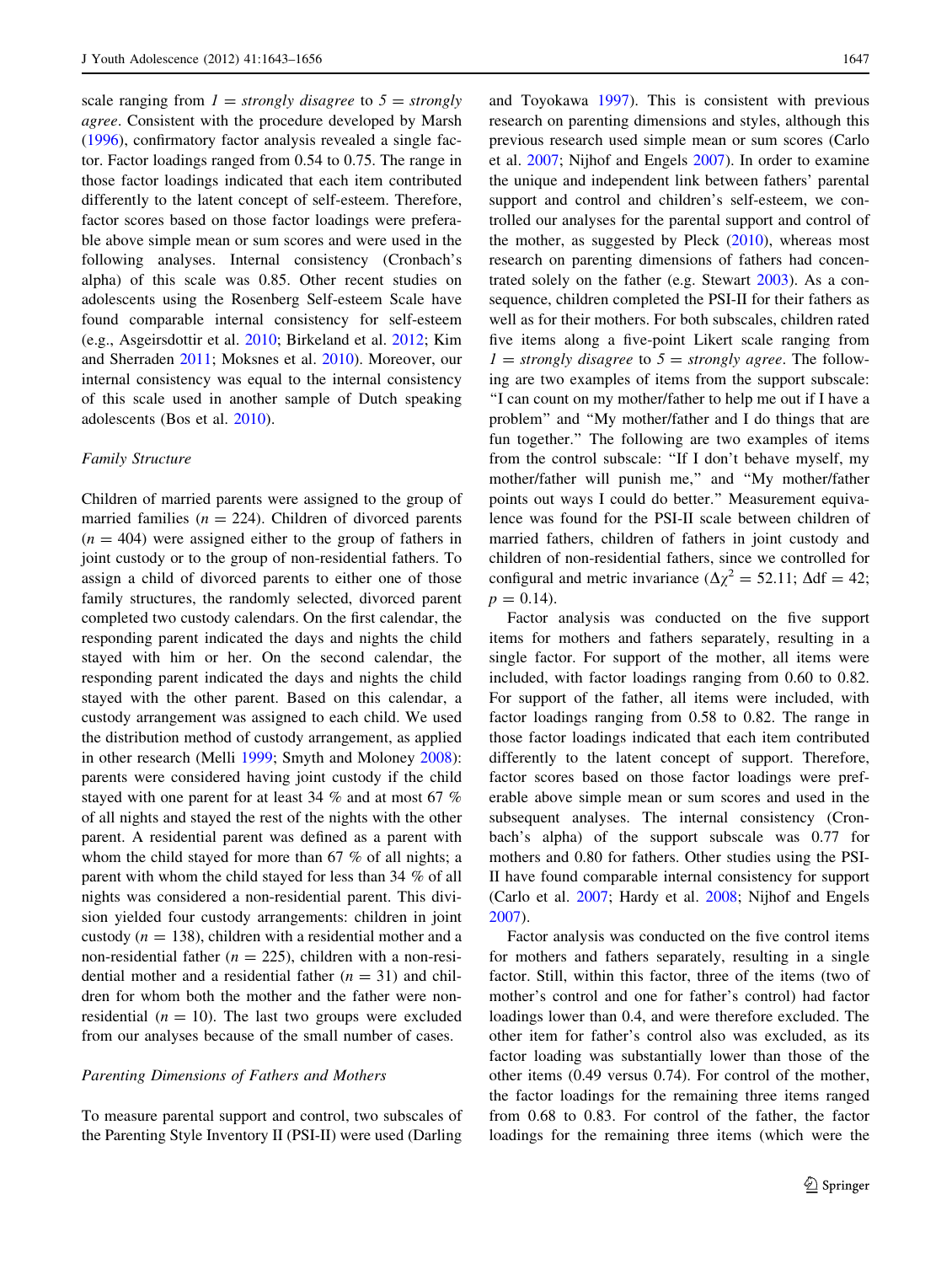same as for mothers) ranged from 0.74 to 0.80. The range in those factor loadings indicated that each item contributed differently to the latent concept of control. Therefore, factor scores based on those factor loadings were preferable above simple mean or sum scores and used in the subsequent analyses. The internal consistency (Cronbach's alpha) of the control subscale was 0.67 for mothers and 0.73 for fathers. This is comparable to the internal consistency for control that has been reported in other studies using the PSI-II (Carlo et al. 2007; Hardy et al. 2008; Nijhof and Engels 2007).

## Control Variables

From the divorce-stress-adjustment perspective (Amato 2000), it became clear that individual characteristics of parents and children also were associated with children's well-being. Previous research has indicated that, amongst others, child gender and age, duration since divorce, presence of a new partner, parents' age and educational level of the parent can moderate between parental divorce and children's well-being (Amato 2000; Goodman and Pickens 2001; Hetherington and Stanley-Hagen 1999; Lansford 2009). So, we controlled for characteristics of both the child and the parents (mother and father). For child characteristics, we included the child's gender (50 % boys and 50 % girls) and age ( $M = 14.23$ , SD = 2.53). For parental characteristics, we included mother's age  $(M = 42.86, SD = 4.12),$  father's age  $(M = 44.44,$  $SD = 4.24$ ), mother's level of education (12 % had completed lower secondary education or less, 41 % had completed higher secondary education, and 47 % had completed higher education), father's level of education (17 % had completed lower secondary education or less, 46 % had completed higher secondary education, and 37 % had completed higher education), the presence of a new partner in the household of divorced mothers (50 % had no new partner in the household, and 50 % had a new partner in the household) and the presence of a new partner in the household of divorced fathers (39 % had no new partner in the household, and 61 % had a new partner in the household). Duration since divorce, defined as the amount of time that had passed since both parents had started to live separately in different homes ( $M = 7.89$ , SD = 3.78), was included as well. These characteristics were reported by the parent. Descriptive statistics for all control variables by family structure are shown in Table 1, indicating that the three groups of family structure did not significantly differ for education of the mother and the presence of a new partner of the mother. For all the other control variables, significant differences between the three groups of family structure were found.

#### Analytic Strategy

In order to examine the first aim and hypothesis, variance analyses were performed to compare support and control of married fathers, fathers in joint-custody arrangements and non-residential fathers. We used the non-parametric test of Kruskall and Wallis, because the data were not normally distributed. Ordinary-least-squares (OLS) regression was conducted to investigate the second aim. Before conducting the OLS regression, all assumptions of the regression model (e.g., multicollinearity, homoscedasticity) were tested, and the assumptions were confirmed. First, base regression models that only included parental support and control of the father were estimated. Second, total regression models, including parental support and control of the father as well as all the other independent variables, were estimated. Hypothesis 2 is investigated with an OLS regression of parenting dimensions of the father on children's self-esteem, controlled for family structure. Hypothesis 3 is examined using as interaction-effect between family structures and parenting dimensions of the father (in order to statistically compare the expected differences by family structure) as well as estimating separated regression models for each family structure. For both hypothesis 2 and 3 the coefficients of the base models remained quite stable in the total models. Therefore, only the regression coefficients of the total models were reported, although the explained variance of both the base models and the total models was reported. Missing values on dependent, independent and control variables were excluded from the analyses using listwise deletion.

## Results

Comparing Support and Control of Fathers Between Different Family Structures

In order to investigate the first aim and hypothesis, we compared the parental support and control of married fathers, fathers in joint custody and non-residential fathers. Mean factor scores for father's support and control are presented in Table 2. Contrary to what we hypothesized, the support and control provided by fathers in joint custody did not differ from the support and control provided by married fathers. In line with the first hypothesis, we found that the support and control of non-residential fathers differed significantly from those of married fathers and fathers in joint custody. Children reported non-residential fathers as less supportive and less controlling than married fathers and fathers in joint custody.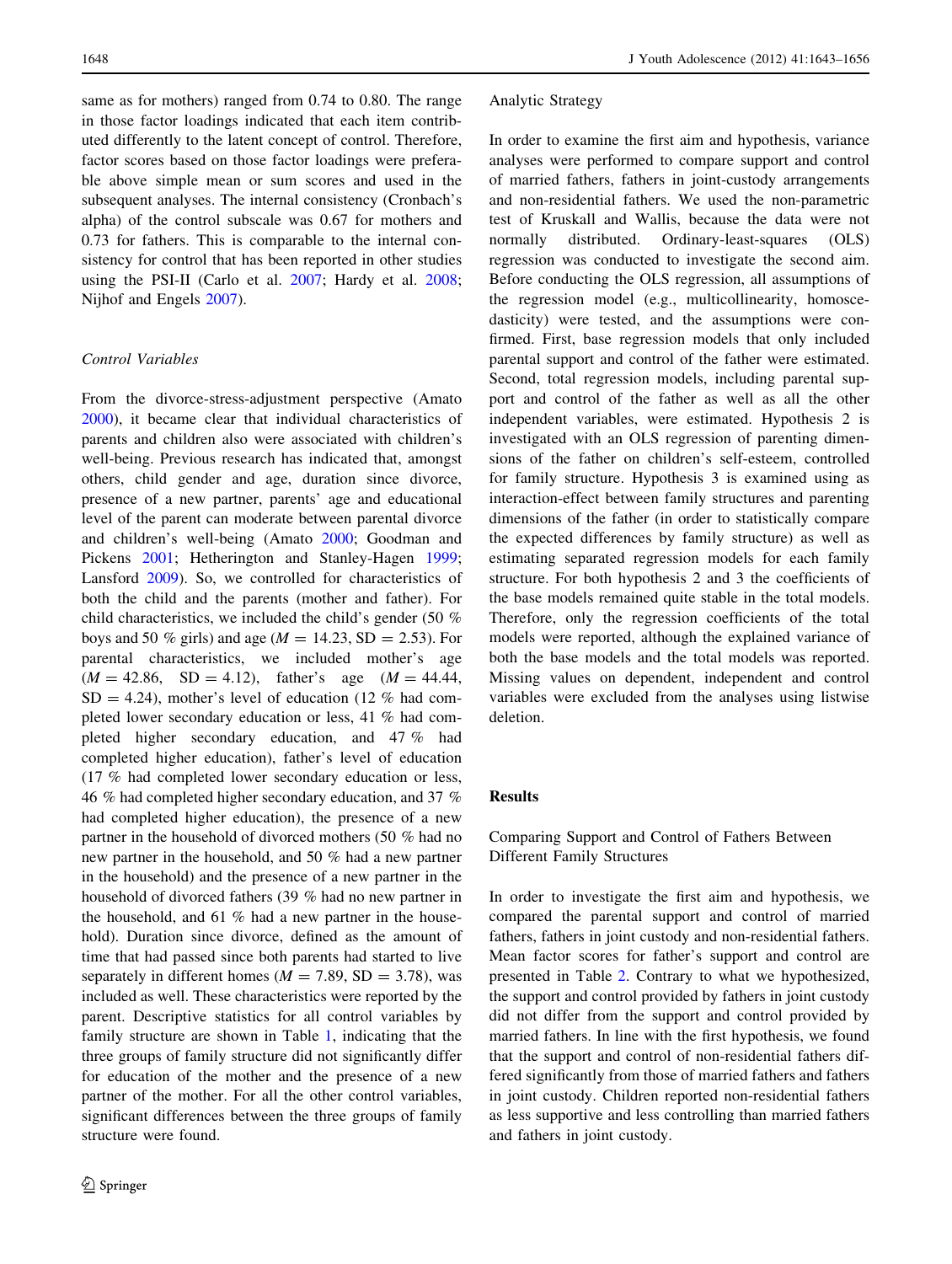Table 1 Descriptive statistics of control variables by family structure

| Variables                | Family structure              |           |                                        |           |                                       |                 |                               |        |  |  |  |  |
|--------------------------|-------------------------------|-----------|----------------------------------------|-----------|---------------------------------------|-----------------|-------------------------------|--------|--|--|--|--|
|                          | Married father<br>$(n = 224)$ |           | Father in joint<br>custody $(n = 138)$ |           | Non-residential father<br>$(n = 225)$ |                 |                               |        |  |  |  |  |
|                          | $\boldsymbol{M}$              | <b>SD</b> | $\boldsymbol{M}$                       | <b>SD</b> | $\boldsymbol{M}$                      | <b>SD</b>       | Kruskal–Wallis test           |        |  |  |  |  |
| Age mother               | 43.45                         | 3.83      | 42.13                                  | 4.06      | 42.71                                 | 4.36            | $H(2, n = 585) = 10.55$       | $***$  |  |  |  |  |
| Age father               | 44.22                         | 4.10      | 43.68                                  | 3.98      | 45.14                                 | 4.43            | $H(2, n = 581) = 11.69$       | $***$  |  |  |  |  |
| Age child                | 14.12                         | 2.58      | 13.77                                  | 2.52      | 14.62                                 | 2.43            | $H(2, n = 587) = 10.15$       | $***$  |  |  |  |  |
| Duration since divorce   |                               |           | 6.65                                   | 3.21      | 8.66                                  | 3.91            | $H(1, n = 353) = 24.03$       | ***    |  |  |  |  |
|                          |                               | $\%$      | $\%$                                   |           | $\%$                                  | Chi square-test |                               |        |  |  |  |  |
| Gender child             |                               |           |                                        |           |                                       |                 |                               |        |  |  |  |  |
| <b>Boys</b>              |                               | 46.88     |                                        | 54.35     | 49.33                                 |                 | $\chi^2(2, n = 587) = 1.92$   | N.s.   |  |  |  |  |
| Girls                    |                               | 53.13     |                                        | 45.65     | 50.67                                 |                 |                               |        |  |  |  |  |
| Educational level mother |                               |           |                                        |           |                                       |                 |                               |        |  |  |  |  |
| Lower secondary or lower |                               | 8.04      |                                        | 9.42      | 16.29                                 |                 | $\chi^2(4, n = 583) = 12.30$  | $\ast$ |  |  |  |  |
| Higher secondary         |                               | 38.84     |                                        | 41.30     | 43.89                                 |                 |                               |        |  |  |  |  |
| Higher education         |                               | 53.13     |                                        | 49.28     | 39.82                                 |                 |                               |        |  |  |  |  |
| Educational level father |                               |           |                                        |           |                                       |                 |                               |        |  |  |  |  |
| Lower secondary or lower |                               | 11.66     | 10.87                                  |           | 27.06                                 |                 | $\chi^2(4, n = 579) = 36.07$  |        |  |  |  |  |
| Higher secondary         |                               | 43.50     |                                        | 43.48     | 48.62                                 |                 |                               |        |  |  |  |  |
| Higher education         |                               | 44.84     |                                        | 45.65     | 24.31                                 |                 |                               |        |  |  |  |  |
| New partner mother       |                               |           |                                        |           |                                       |                 |                               |        |  |  |  |  |
| No partner               |                               |           |                                        | 48.39     | 51.72                                 |                 | $\gamma^2(1, n = 327) = 0.34$ | N.s.   |  |  |  |  |
| Partner                  |                               |           |                                        | 51.61     | 48.28                                 |                 |                               |        |  |  |  |  |
| New partner father       |                               |           |                                        |           |                                       |                 |                               |        |  |  |  |  |
| No partner               |                               |           |                                        | 50.82     | 31.25                                 |                 | $\chi^2(1, n = 314) = 12.02$  | ***    |  |  |  |  |
| Partner                  |                               |           |                                        | 49.18     | 68.75                                 |                 |                               |        |  |  |  |  |

\*  $p$  < .05; \*\*  $p$  < .01; \*\*\*  $p$  < .001

Associations Between Fathers' Parenting Dimensions and Children's Self-Esteem

In order to examine the second hypothesis, a total regression model that reports the unique contribution of fathers' parental support and control on children's self-esteem, controlled for family structure, is shown in Table 3. The results indicated that, as expected, the parental support of fathers affected the self-esteem of children, even after controlling for mothers' parenting dimensions and family structure. As expected, children reported higher selfesteem when their fathers were more supportive. Fathers' control had no significant association with children's selfesteem, so hypothesis 2 is partially confirmed. In line with previous literature (Amato 2000; Goodman and Pickens 2001; Lansford 2009), our results on the control variables indicated that children with a supportive mother reported higher self-esteem, boys reported higher self-esteem than girls, and children of more highly educated fathers reported higher self-esteem. No other significant results were found.

When it comes to the goodness of fit (GFI), this total model explained approximately 21 % of the variance in children's self-esteem; the base model indicated that the parenting dimensions of the father explained approximately 10 % of the variance in children's self-esteem. The parental support and control provided by fathers can thus be considered as important predictors of children's self-esteem.

Although there were no differences in children's selfesteem according to family structure (married fathers, fathers in joint-custody arrangements, or non-residential fathers), fathers' parental support and control of married fathers, non-residential fathers and fathers in joint custody could affect children's self-esteem differently. The third hypothesis on the differences in the association between fathers' parental support and control and children's selfesteem according to family structure was tested by investigating an interaction-effect as well as separate total regression models for each group of family structure. The interaction-effect between family structure and parental support of the father as well as the interaction-effect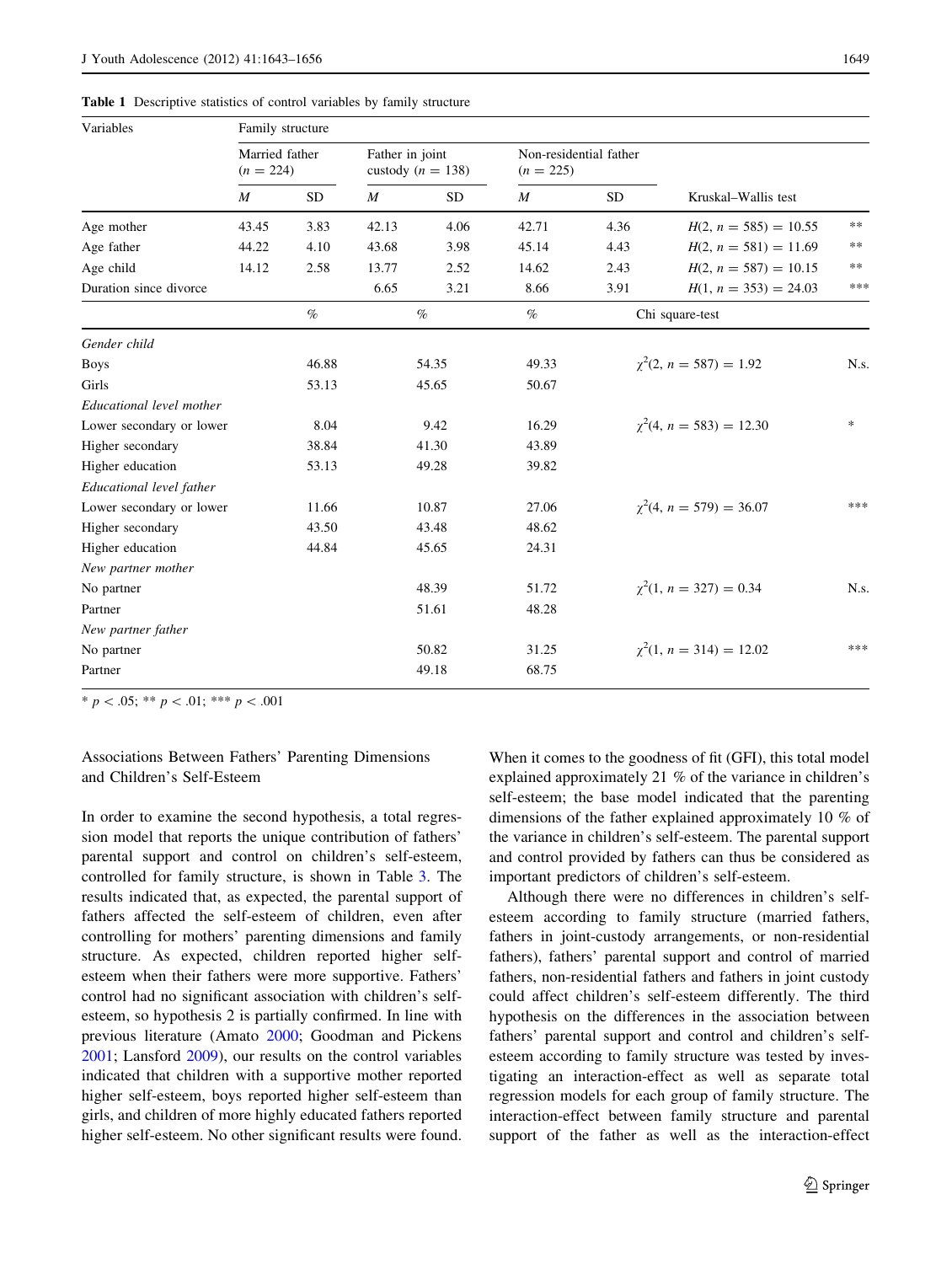| Variables       | Family structure        |           |                         |           |                         |      |  |  |  |  |  |  |
|-----------------|-------------------------|-----------|-------------------------|-----------|-------------------------|------|--|--|--|--|--|--|
|                 | Married father          |           | Father in joint custody |           |                         |      |  |  |  |  |  |  |
|                 | $\boldsymbol{M}$        | SD.       | $\boldsymbol{M}$        | <b>SD</b> | Kruskal–Wallis test     |      |  |  |  |  |  |  |
| Support         | 0.13                    | 0.83      | 0.14                    | 0.96      | $H(1, n = 351) = 0.19$  | N.s. |  |  |  |  |  |  |
| Control<br>0.20 |                         | 0.93      | 0.17                    | 1.00      | $H(1, n = 358) = 0.12$  | N.s. |  |  |  |  |  |  |
|                 | Father in joint custody |           | Non-residential father  |           |                         |      |  |  |  |  |  |  |
|                 | M                       | SD        | M                       | <b>SD</b> | Kruskal–Wallis test     |      |  |  |  |  |  |  |
| Support         | 0.14                    | 0.96      | $-0.29$                 | 1.16      | $H(1, n = 340) = 11.97$ | ***  |  |  |  |  |  |  |
| Control         | 0.17                    | 1.00      | $-0.25$                 | 0.99      | $H(1, n = 350) = 14.27$ | ***  |  |  |  |  |  |  |
|                 | Married father          |           | Non-residential father  |           |                         |      |  |  |  |  |  |  |
|                 | $\boldsymbol{M}$        | <b>SD</b> | M                       | <b>SD</b> | Kruskal–Wallis test     |      |  |  |  |  |  |  |
| Support         | 0.13                    | 0.83      | $-0.29$                 | 1.16      | $H(1, n = 421) = 15.30$ | ***  |  |  |  |  |  |  |
| Control         | 0.20                    | 0.93      | $-0.25$                 | 0.99      | $H(1, n = 438) = 24.96$ | ***  |  |  |  |  |  |  |

Table 2 Parental support and control of fathers by family structure

 $\frac{}{p\,<\,05; ** p\,<\,01; ** p\,<\,001}$ 

Table 3 Overall influence of father's parenting dimensions on children's self-esteem ( $N = 530$ )

| Variables                                               | Model 1 |      |         |     |  |  |  |  |  |
|---------------------------------------------------------|---------|------|---------|-----|--|--|--|--|--|
|                                                         | B       | SE B | $\beta$ |     |  |  |  |  |  |
| Intercept                                               | $-0.77$ | 0.47 | 0.00    |     |  |  |  |  |  |
| Family structure (ref: married father)                  |         |      |         |     |  |  |  |  |  |
| Father in joint custody                                 | $-0.08$ | 0.10 | $-0.04$ |     |  |  |  |  |  |
| Non-residential father                                  | $-0.02$ | 0.10 | $-0.01$ |     |  |  |  |  |  |
| Age mother                                              | 0.03    | 0.02 | 0.11    |     |  |  |  |  |  |
| Age father                                              | 0.00    | 0.01 | 0.01    |     |  |  |  |  |  |
| Educational level mother (ref: lower seconday or lower) |         |      |         |     |  |  |  |  |  |
| Educational level mother: higher secondary              | $-0.09$ | 0.14 | $-0.04$ |     |  |  |  |  |  |
| Educational level mother: higher education              | $-0.16$ | 0.14 | $-0.08$ |     |  |  |  |  |  |
| Educational level father (ref: lower seconday or lower) |         |      |         |     |  |  |  |  |  |
| Educational level father: higher secondary              | 0.31    | 0.12 | 0.15    | **  |  |  |  |  |  |
| Educational level father: higher education              | 0.40    | 0.13 | 0.19    | **  |  |  |  |  |  |
| Age child                                               | $-0.03$ | 0.02 | $-0.07$ |     |  |  |  |  |  |
| Gender child (ref: boys)                                | $-0.41$ | 0.08 | $-0.21$ | *** |  |  |  |  |  |
| Support mother                                          | 0.25    | 0.04 | 0.25    | *** |  |  |  |  |  |
| Control mother                                          | 0.04    | 0.04 | 0.04    |     |  |  |  |  |  |
| Support father                                          | 0.24    | 0.04 | 0.24    | *** |  |  |  |  |  |
| Control father                                          | $-0.08$ | 0.04 | $-0.08$ |     |  |  |  |  |  |
| Adjusted $R^2$                                          |         | 0.21 |         |     |  |  |  |  |  |
| Adjusted $R^2$ (base model)                             |         | 0.10 |         |     |  |  |  |  |  |

\*  $p$  < .05; \*\*  $p$  < .01; \*\*\*  $p$  < .001

between family structure and parental control of the father did not indicate significant differences according to family structure. Still, parental support and control of the father could contribute differently to the explained variance of children's self-esteem in each family structure. So, results for the separated total regression models are shown in Table 4.

Models 2a, 2b, and 2c showed that, regardless of family structure, having a supportive father was associated strongly with children's self-esteem. This was in line with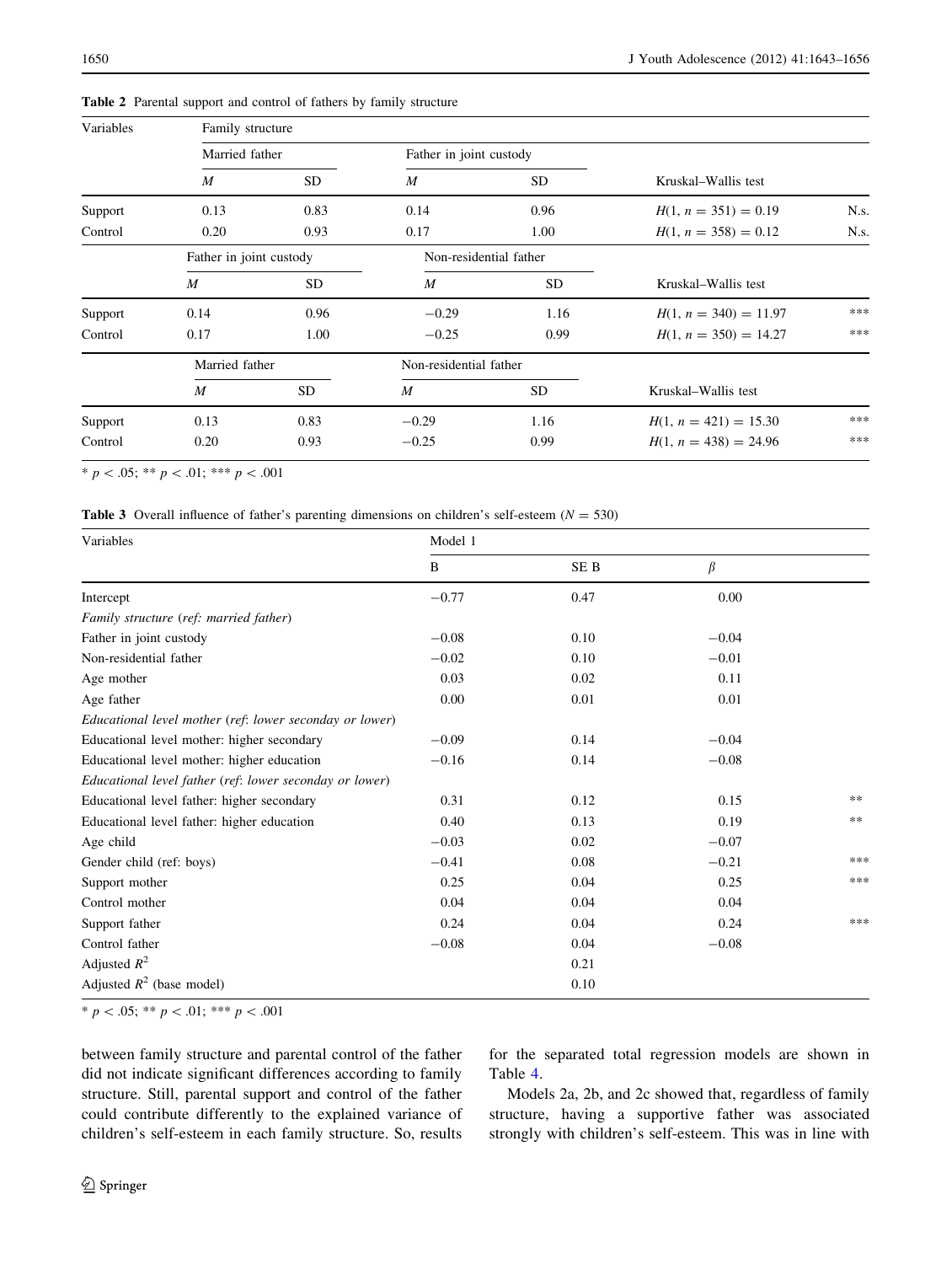Table 4 Regression models of father's parenting dimensions on children's self-esteem for each family structure separately

| Variables                                                | Model 2a:<br>Married father ( $n = 208$ ) |      |         |        | Model 2b:                             |      |         |    | Model 2c:<br>Non-residential father<br>$(n = 146)$ |      |         |     |
|----------------------------------------------------------|-------------------------------------------|------|---------|--------|---------------------------------------|------|---------|----|----------------------------------------------------|------|---------|-----|
|                                                          |                                           |      |         |        | Father in joint custody<br>$(n = 98)$ |      |         |    |                                                    |      |         |     |
|                                                          | B                                         | SE B | $\beta$ |        | B                                     | SE B | $\beta$ |    | B                                                  | SE B | $\beta$ |     |
| Intercept                                                | $-0.52$                                   | 0.72 |         |        | $-1.80$                               | 1.29 |         |    | 0.24                                               | 0.87 |         |     |
| Age mother                                               | 0.06                                      | 0.03 | 0.26    |        | 0.03                                  | 0.04 | 0.11    |    | $-0.02$                                            | 0.03 | $-0.08$ |     |
| Age father                                               | $-0.03$                                   | 0.03 | $-0.12$ |        | 0.01                                  | 0.04 | 0.04    |    | 0.01                                               | 0.03 | 0.04    |     |
| New partner mother (ref: no partner)                     |                                           |      |         |        | $-0.18$                               | 0.23 | $-0.09$ |    | $-0.50$                                            | 0.17 | $-0.24$ | **  |
| New partner father (ref: no partner)                     |                                           |      |         |        | $-0.19$                               | 0.21 | $-0.09$ |    | 0.06                                               | 0.17 | 0.02    |     |
| Educational level mother (ref: lower secondary or lower) |                                           |      |         |        |                                       |      |         |    |                                                    |      |         |     |
| Educational level mother (higher secondary)              | $-0.24$                                   | 0.22 | $-0.13$ |        | 0.79                                  | 0.40 | 0.39    |    | $-0.08$                                            | 0.23 | $-0.04$ |     |
| Educational level mother (higher education)              | $-0.41$                                   | 0.23 | $-0.23$ |        | 0.83                                  | 0.41 | 0.41    | ∗  | 0.02                                               | 0.27 | 0.01    |     |
| Educational level father (ref: lower secondary or lower) |                                           |      |         |        |                                       |      |         |    |                                                    |      |         |     |
| Educational level father (higher secondary)              | 0.50                                      | 0.18 | 0.28    | **     | 0.17                                  | 0.36 | 0.08    |    | 0.01                                               | 0.21 | 0.01    |     |
| Educational level father (higher education)              | 0.45                                      | 0.20 | 0.26    | ∗      | 0.30                                  | 0.36 | 0.15    |    | 0.20                                               | 0.27 | 0.08    |     |
| Age child                                                | $-0.05$                                   | 0.02 | $-0.16$ | $\ast$ | $-0.04$                               | 0.05 | $-0.09$ |    | 0.03                                               | 0.04 | 0.06    |     |
| Gender child (ref: boys)                                 | $-0.50$                                   | 0.11 | $-0.28$ | ***    | $-0.28$                               | 0.22 | $-0.14$ |    | $-0.42$                                            | 0.16 | $-0.20$ | **  |
| Duration since divorce                                   |                                           |      |         |        | 0.01                                  | 0.03 | 0.02    |    | 0.02                                               | 0.02 | 0.06    |     |
| Support mother                                           | 0.32                                      | 0.07 | 0.33    | ***    | 0.17                                  | 0.11 | 0.17    |    | 0.36                                               | 0.08 | 0.36    | *** |
| Control mother                                           | $-0.02$                                   | 0.07 | $-0.02$ |        | 0.14                                  | 0.13 | 0.13    |    | 0.03                                               | 0.09 | 0.03    |     |
| Support father                                           | 0.16                                      | 0.07 | 0.15    | $\ast$ | 0.32                                  | 0.13 | 0.30    | ** | 0.29                                               | 0.07 | 0.32    | *** |
| Control father                                           | $-0.03$                                   | 0.06 | $-0.03$ |        | $-0.14$                               | 0.12 | $-0.14$ |    | $-0.17$                                            | 0.09 | $-0.16$ |     |
| Adjusted $R^2$                                           |                                           | 0.24 |         |        |                                       | 0.15 |         |    |                                                    | 0.26 |         |     |
| Adjusted $R^2$ (base model)                              |                                           | 0.09 |         |        |                                       | 0.09 |         |    |                                                    | 0.09 |         |     |

\*  $p$  < .05; \*\*  $p$  < .01; \*\*\*  $p$  < .001

the non-significant interaction-effect and did not confirm the third hypothesis. In joint-custody arrangements, having a supportive father appeared to be even more important than having a supportive mother. The results of Model 2b suggested that having a supportive mother is not associated significantly with children's self-esteem in any family structure. As in Model 1, father's control was not associated significantly with children's self-esteem. More than 24 % of the variance in children's self-esteem was explained in Model 2a and Model 2c. The explained variance for children in joint-custody arrangements (Model 2b) was 15 %. The differences in explained variance for family structure could not be attributed to the father's parental support and control, as the adjusted  $R^2$  of the base models indicated that father's parental support and control accounted for approximately 9 % of the variance in children's self-esteem in each family structure.

As shown in Table 4, significant results for control variables were largely in line with previous literature (Amato 2000; Goodman and Pickens 2001; Lansford 2009). Regarding children of married parents (Model 2a) and children with non-resident fathers (Model 2c), girls reported significantly lower self-esteem than boys. This association was not found for children in joint-custody arrangements (Model 2b). Furthermore, self-esteem was significantly lower for children with residential mothers who were living with new partners. The results further revealed that married fathers with higher levels of education were associated positively with the self-esteem of their children. The educational level of the mother was only associated significantly with the self-esteem of children in joint-custody arrangements. Children in joint-custody arrangements with more highly educated mothers reported higher self-esteem than children in joint-custody arrangements with less highly educated mothers. Finally, the results revealed a significant influence of child's age for the children of married parents. Older children of married partners reported lower self-esteem than younger children of married partners.

### Discussion

With European divorce rates rising and more children experiencing a parental divorce (Eurostat New Cronos 2011), increased attention is needed in order to understand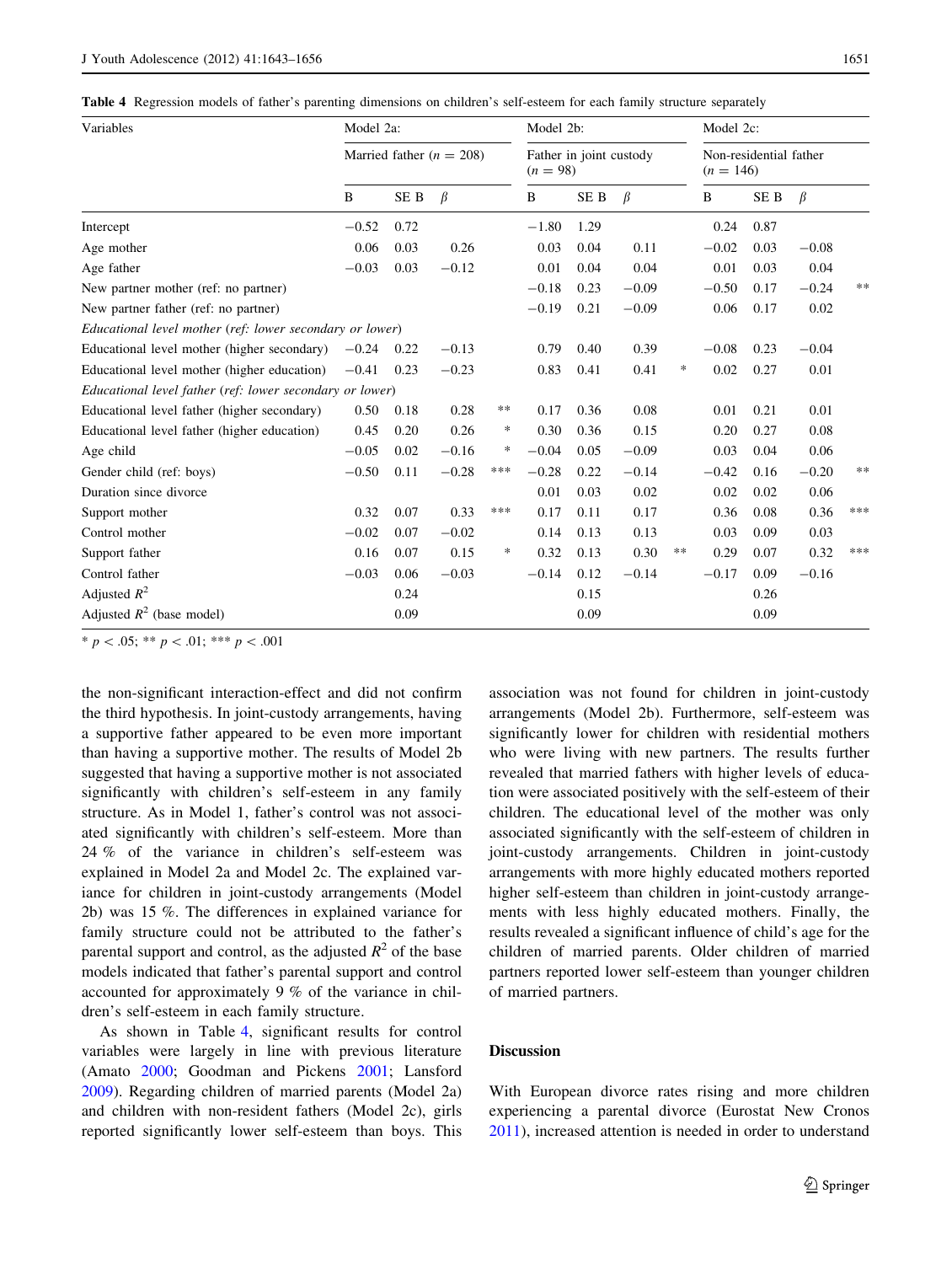the parenting of the father after divorce, especially fathers in joint custody arrangements. Most previous studies have focused on either the mother's parenting or on the economic role of the father after divorce (e.g., Amato et al. 2009; Benson et al. 2008). Research on fathers' parenting after divorce tended to concentrate on non-residential fathers and to use mothers' or fathers' reports to measure fathers' parenting (Booth et al. 2010; Flouri 2006; King and Sobolewski 2006; Pasley and Braver 2004; Plunkett et al. 2007; Stewart 2003). The current study has compared the parenting dimensions of married fathers, non-resident fathers and fathers in joint-custody as reported by children, as well as the association between those dimensions and children's self-esteem, adding to our knowledge on differences in parenting of fathers in different family structures and their association with children's self-esteem. Our results contribute to the literature including fathers in joint-custody arrangements instead of focusing only on non-residential fathers, examining a positive indicator of children's well-being, controlling for the parenting dimensions of the mother when investigating in the association between parenting dimensions of the father and children's self-esteem, and using children's reports.

With regard to the first aim of the current study on the comparison of parental support and control of fathers in different family structures, our analyses have revealed mixed results. In line with the first hypothesis, the findings of this study indicate that, as expected, non-residential fathers are less supportive and controlling than married fathers and fathers in joint custody, which may be due to the decline in parental resources after a divorce (McLanahan and Sandefur 1994; Thomson et al. 1994). Still, contrary to the first hypothesis, parental support and control provided by fathers in joint custody does not differ from that provided by married fathers, although it does differ from that provided by non-residential fathers. One possible explanation is that divorced fathers tend to be distressed about the loss of contact with their children (Jacobs 1983). This distress can function as a stressor for fathers' parenting (Degarmo and Forgatch 1999). Given that fathers in joint-custody arrangements have continued the contact with their children (or have experienced a lesser degree of diminished contact), thus experiencing less distress and therefore less stress, they might be more supportive and controlling than non-residential fathers, who see their children less after divorce. Another possibility is that the continuation of contact with the child might result in the continuation of the same parental behavior of the fathers in joint-custody arrangements and therefore resemble the same levels of parental support and control as married fathers. In contrast, non-residential fathers might engage more in leisure activities with their children, and participate less in their children's daily routines. This could be a compensation for the parental divorce and the diminished contact with their children (Stewart 1999). In conclusion, our findings indicate that the parenting of fathers in joint custody is more similar to the parenting of married fathers than to the parenting of non-residential fathers.

The second aim of the current study was to investigate the association between parental support and control of the father and children's self-esteem. Results suggest that it is beneficial for children when their fathers are more supportive, controlled for family structure, which is in line with the second hypothesis. This contribution of divorced fathers to children's self-esteem is independent of the parenting dimensions of mothers. Fathers' control is not associated significantly with children's self-esteem. Hence, this result does not support the second hypothesis, possibly due to the specific relationship between parental control and self-esteem, since we do not find any association with mothers' control either. Whereas most research on children's well-being and parental control found a positive relationship, these studies mainly have focused on internalizing or externalizing problems of children (e.g., Carlson 2006; Hawkins et al. 2007; Lansford 2009). Research on parental control and children's self-esteem has revealed mixed results, for instance in a study by Zakeri and Karimpour 2011) a positive association between parental control and children's self-esteem was found, whereas other scholars found a negative one (Plunkett et al. 2007; Siffert et al. 2012). These mixed results might be due to the measures of parental control. Zakeri and Karimpour (2011) measured control as psychological autonomygranting as well as behavioral strictness-supervision, but only the former was related to children's self-esteem. Plunkett et al. (2007) also used two measures of parental control (psychological control and punitiveness) and also only the former was related to children's self-esteem. Another study by Kakihara et al. (2010) found that children' self-esteem is only related negatively to control measured as rules, but not to control measured as restriction of freedom or coldness-rejection. So, in this study, the lack of a significant association between parental control (measured as supervision) and children's self-esteem is in line with previous research on control measured as restriction of freedom, punitiveness or behavioral strictness-supervision (Kakihara et al. 2010; Plunkett et al. 2007; Zakeri and Karimpour 2011). Consequently, additional research is needed with regard to the role of parental control on children's self-esteem, taking into consideration the different meanings and measures of the concept of parental control. Nevertheless, our findings with regard to father's support sustain the family structure perspective, as they indicate that actions of the father are associated with feelings of the children, as well as the social capital theory,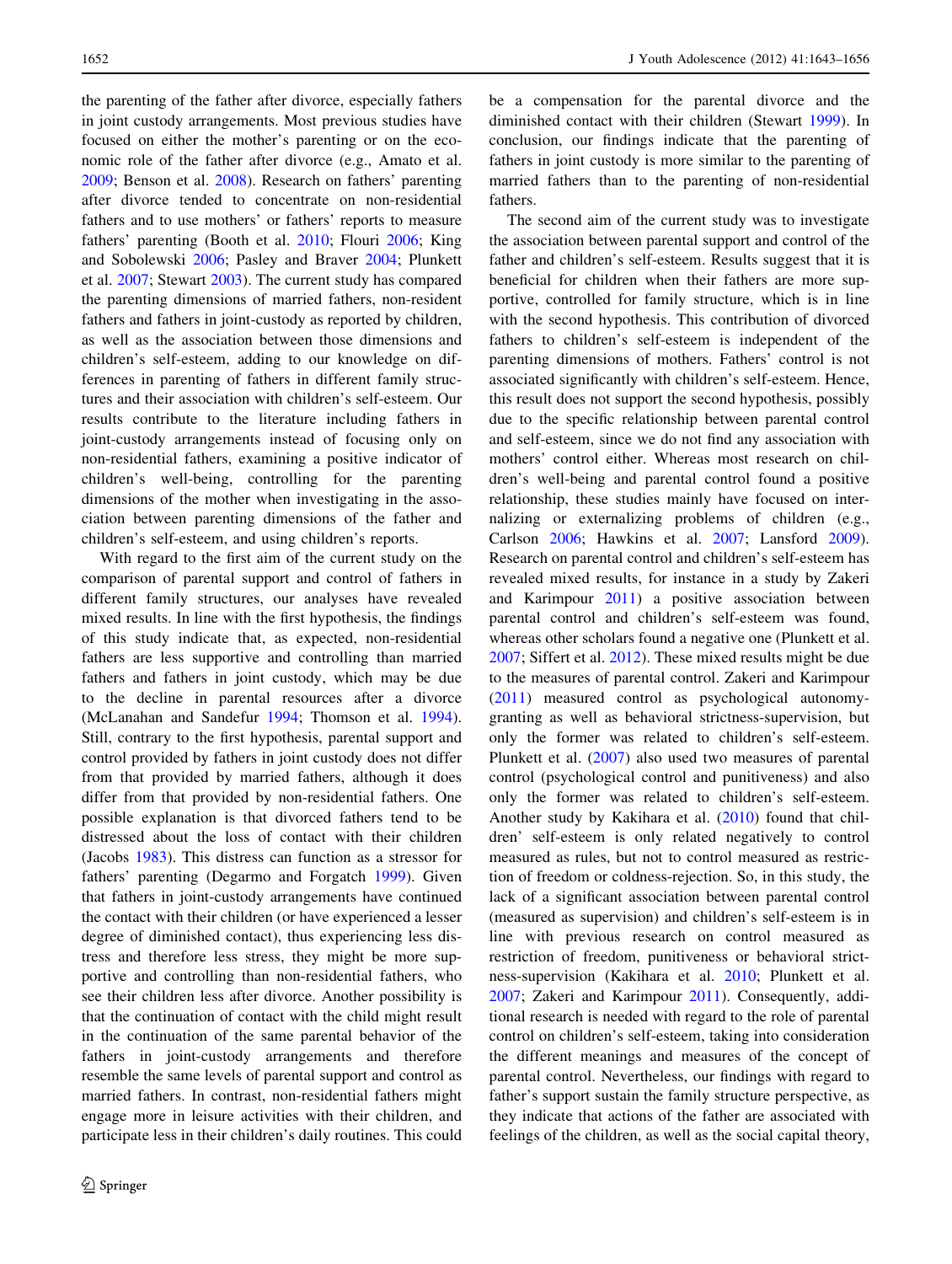as there appears to be a positive relationship between parenting of the father and children's well-being, even when controlled for the parenting of the mother.

Considering the differences in the association between fathers' parenting dimensions and children's self-esteem according to family structure, the third hypothesis is not confirmed. Interaction-effects as well as separate regression models all indicate that, in each family structure, having a supportive father is associated positively with children's self-esteem. Similar to results of hypothesis 2, no significant association between control provided by the father and children's self-esteem is found. Furthermore, comparing the explained variance of parenting dimensions of fathers in different family structures does not reveal differences with regard to the base line models. So, our findings do not provide support for this social capital hypothesis on contact between divorced fathers and children. Still, our results demonstrate that having a supportive father is associated positively with children's self-esteem in different family structures, even after a parental divorce. This might give an indication of the protective role of parenting dimensions between family structure and children's well-being, as described in the divorce-stressadjustment perspective (Amato 2000). Although this perspective implies that the parental support and control of the mother are of primary importance in protecting the wellbeing of children, our findings indicate that the parental support and control of both non-residential fathers and fathers in joint-custody also are associated positively with children's well-being. This adds to a growing body of research (Booth et al. 2010; King and Sobolewski 2006; Plunkett et al. 2007) suggesting that the involvement of divorced fathers does matter for children's well-being. Instead of focusing on the decline in parenting of divorced fathers as a result of a decline in resources or the stressful transitions after divorce, future research should consider divorced fathers as fathers with the capacity to contribute to their children's self-esteem.

It is important to note the limitations of the current study. First, it was based on cross-sectional data. We studied the parenting dimensions of fathers after divorce, as well as the impact of these dimensions on children's selfesteem at a certain point in time. We thus provided a snapshot of fathers' parenting dimensions, which are not static but dynamic concepts. Amato (2000) stressed that the parenting dimensions of fathers could have both a shortterm and a long-term impact on children's well-being. Other researchers have stated that having an involved father at Time 1 can benefit children's well-being at Time 2 (Coley and Medeiros 2007). Furthermore, fathers' parenting dimensions change through time, and some studies have indicated that they even decline over time after divorce (McLanahan and Sandefur 1994; Seltzer 2000). In contrast, other researchers have found no change in parenting after divorce (e.g., Strohschein 2007). Although we controlled for duration since divorce, we could examine only the short-term impact of fathers' parenting dimensions. Future research might therefore benefit from the use of longitudinal data. Second, as suggested by Pleck (2010), reciprocal pathways of fathers' parenting dimensions and children's well-being should be investigated. A majority of the research on parenting after divorce and children's wellbeing assumes that the parenting dimensions of fathers affect the well-being of children. A study by Hawkins et al. (2007) has demonstrated that children's well-being also could affect the involvement of fathers. Possibly, fathers tend to be more involved when the well-being of their children is higher. Another recent study by Gault-Sherman (2011) also found a reciprocal relationship between parental attachment and adolescent delinquency. Third, shared method variance cannot be ruled out since we used children's reports on both parenting and self-esteem. Nevertheless, these reports have offered a unique insight in children's perception of their self-esteem and the parenting. Fourth, no information on separated parents who were never married was available in the ''Divorce in Flanders'' dataset. We acknowledge that in Western societies, the number of non-married parents is increasing. So, more insight on the parenting of those parents is necessary. Finally, because of the small number of cases  $(n = 31)$ , we did not include residential fathers after divorce in our analysis. Although residential fathers after divorce are rare, their parenting dimensions might differ from those of other fathers, possibly because the circumstances under which fathers become residential fathers after divorce are associated with problematic mothers (Pryor 2004). Future research might benefit from focusing on divorced, residential fathers, their parenting dimensions, and the impact of these dimensions on children's well-being.

Despite its limitations, the current study could have implications for public policy and debates concerning the role of the father after divorce. Discussions on the obligations and the rights of divorced fathers focus largely on the payment of child support after divorce (Menning 2006). Our findings suggest that beyond their ability to pay child support, divorced fathers have the capacity to play a unique role in the well-being of their children by being supportive. Moreover, further analysis after including the payment of child support in our final model has revealed that it has no significant impact, whereas the significant impact of father support remains. It might therefore be important for public policy to emphasize types of involvement on the part of divorced fathers other than child support and custody arrangements. Nowadays, divorcing parents are obliged to arrange the custody arrangement and the financial support for their children, either in court or in out-of-court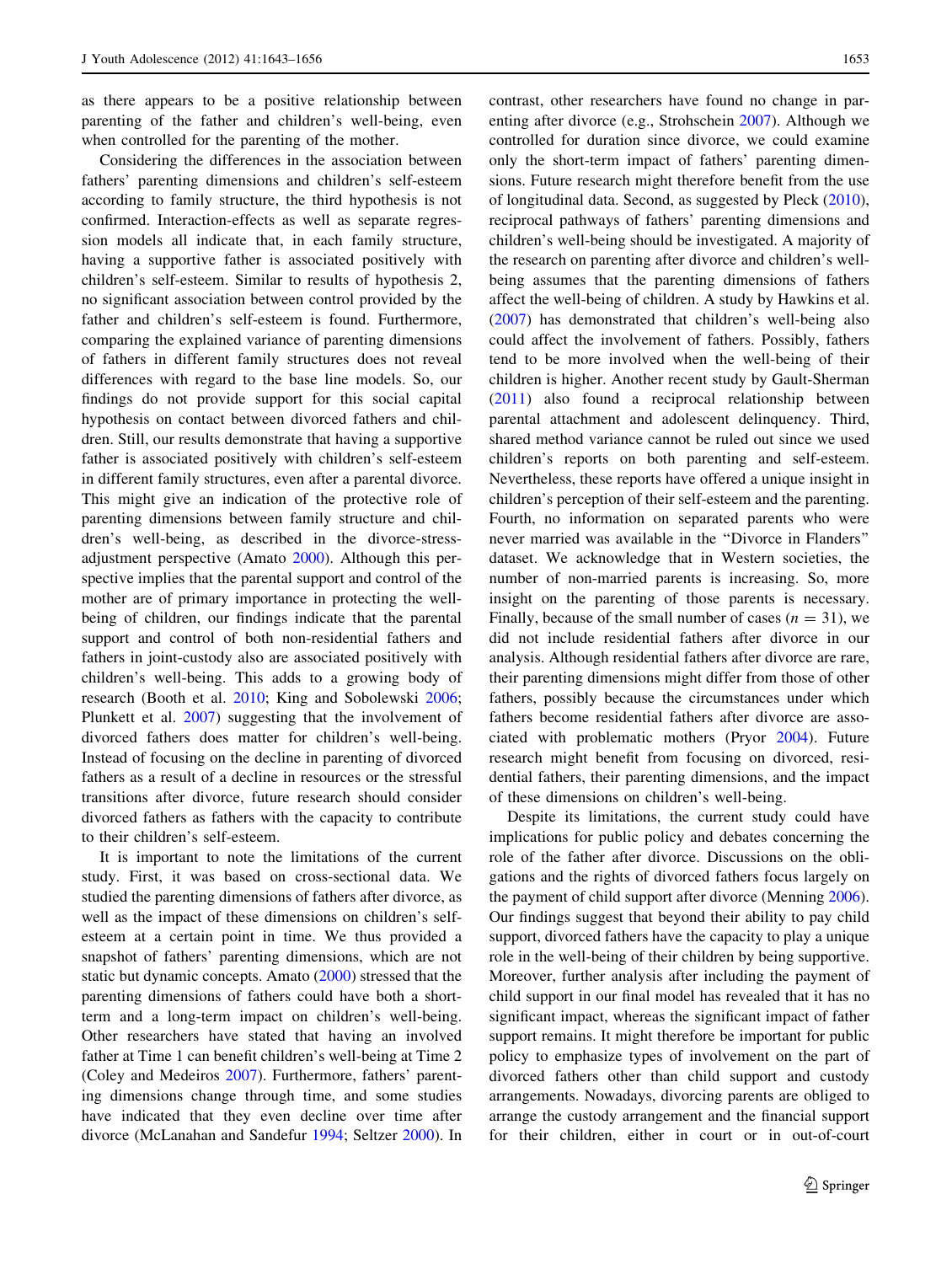negotiations. In many countries, including Belgium, a trend towards shared parental responsibility is noticeable (McIntosh 2009), especially in the current custody arrangements (e.g., joint custody) and the payment of child support. Still, public policy could go beyond this shared parenting concerning the custody or child support agreements by encouraging divorced fathers and mothers to also discuss and negotiate their parenting behavior and involvement with their children in a formal agreement, consistent with the formal parenting agreement of the Netherlands (De Rijksoverheid voor Nederland 2010). This formal parenting agreement includes the arrangements for custody of the child and the amount of child support, but also agreements on the parenting behavior and involvement, like which parent is to pay for extra costs (e.g., medical costs, hobbies, school trips), which parent is to assume caring tasks (e.g., staying at home when the child is sick, helping the child with homework, picking the child up from school), how the parents should communicate about the child, and which decisions about the child should be made together (e.g., school choice, punishment for coming home late). The latter is also included in the Australian legislation on shared parenting after divorce (McIntosh 2009). Such a formal parenting agreement would go beyond custody and child support arrangements and also includes guidelines on parenting and parental involvement. Therefore, it might lead parents to reflect more on the arrangements concerning the children, supply children with a more central role in the divorce process and encourage both mothers and fathers to remain or become supportive after divorce. Furthermore, such a formal parenting agreement could offer children an active role, if parents let them take part and take their wishes into consideration. It also is claimed that out-of-court negotiated agreements concerning the children are fairer, more acceptable to both parties, more durable, more likely to be fully implemented and lead to less conflict (Wasoff 2005). Nevertheless, we believe that legislation should only specify the framework of the formal parenting agreement during the divorce process and that it should not interfere with its content. Furthermore, divorced parents should be able to change this agreement in whole or in part as the child grows older, or as they experience other family transitions. Still, we should acknowledge that a formal parenting agreement might not be in the best interest of all divorced families (McIntosh 2009), so legislation should provide other possibilities.

In summary, the current study has made important contributions to the understanding of how formerly married fathers parent their children and how their parenting can benefit children's well-being. Using a representative sample, our findings applied to a wide range of ever married fathers of adolescents, even beyond differences in custody arrangements. In particular, we have provided new evidence regarding the parenting dimensions of non-residential fathers as well as on fathers in joint-custody arrangements. We also compared fathers' parenting dimensions after divorce to those of fathers who are still married, along with associations between these dimensions and children's well-being after divorce. Controlling for the parenting dimensions of mothers, we have grasped the unique link of fathers' parenting dimensions with children's well-being. Even after controlling for mothers' parenting dimensions, the importance of fathers' parenting dimensions (especially support) for children's well-being after divorce still remained, indicating that divorced fathers have the capacity to increase the well-being of their children in a positive manner. Finally, this study was based on children's reports of fathers' parenting dimensions, providing a unique insight in how children experience parenting. The current study has revealed that, even though divorced fathers are less supportive to and controlling of their children than married fathers, the children of divorced fathers benefit more when their fathers show higher support towards them.

Acknowledgments This research was supported by the Agency for Innovation by Science and Technology.

#### References

- Amato, P. R. (2000). The consequences of divorce for adults and children. Journal of Marriage and Family, 62, 1269–1287.
- Amato, P. R., Meyers, C. E., & Emery, R. E. (2009). Changes in nonresident father-child contact from 1976 to 2002. Family Relations, 58, 41–53.
- Asgeirsdottir, B. B., Gudjonsson, G. H., Sigurdsson, J. F., & Sigfusdottir, I. D. (2010). Protective processes for depressed mood and anger among sexually abused adolescents: The importance of self-esteem. Personality and Individual Differences, 49, 402–407.
- Aunola, K., Stattin, H. K., & Nurmi, J. E. (2000). Parenting styles and adolescents' achievement strategies. Journal of Adolescence, 23, 205–222.
- Barber, B. K. (1996). Parental psychological control: Revisiting a neglected construct. Child Development, 67, 3296–3319.
- Baumrind, D. (1991). The influence of parenting style on adolescent competence and substance use. The Journal of Early Adolescence, 11, 56–95.
- Ben-Arieh, A. (2005). Where are the children? Children's role in measuring and monitoring their well-being. Social Indicators Research, 74, 573–596.
- Benson, M. J., Buehler, C., & Gerard, J. M. (2008). Interparental hostility and early adolescent problems behavior: Spillover via maternal acceptance, harshness, inconsistency and intrusiveness. The Journal of Early Adolescence, 28, 428–454.
- Birkeland, M. S., Melkevik, O., Holsen, I., & Wold, B. (2012). Trajectories of global self-esteem development during adolescence. Journal of Adolescence, 35, 43–54.
- Booth, A., Scott, M. E., & King, V. (2010). Father residence and adolescent problem behaviour: Are youth always better off in two-parent families? Journal of Family Issues, 31, 585–605.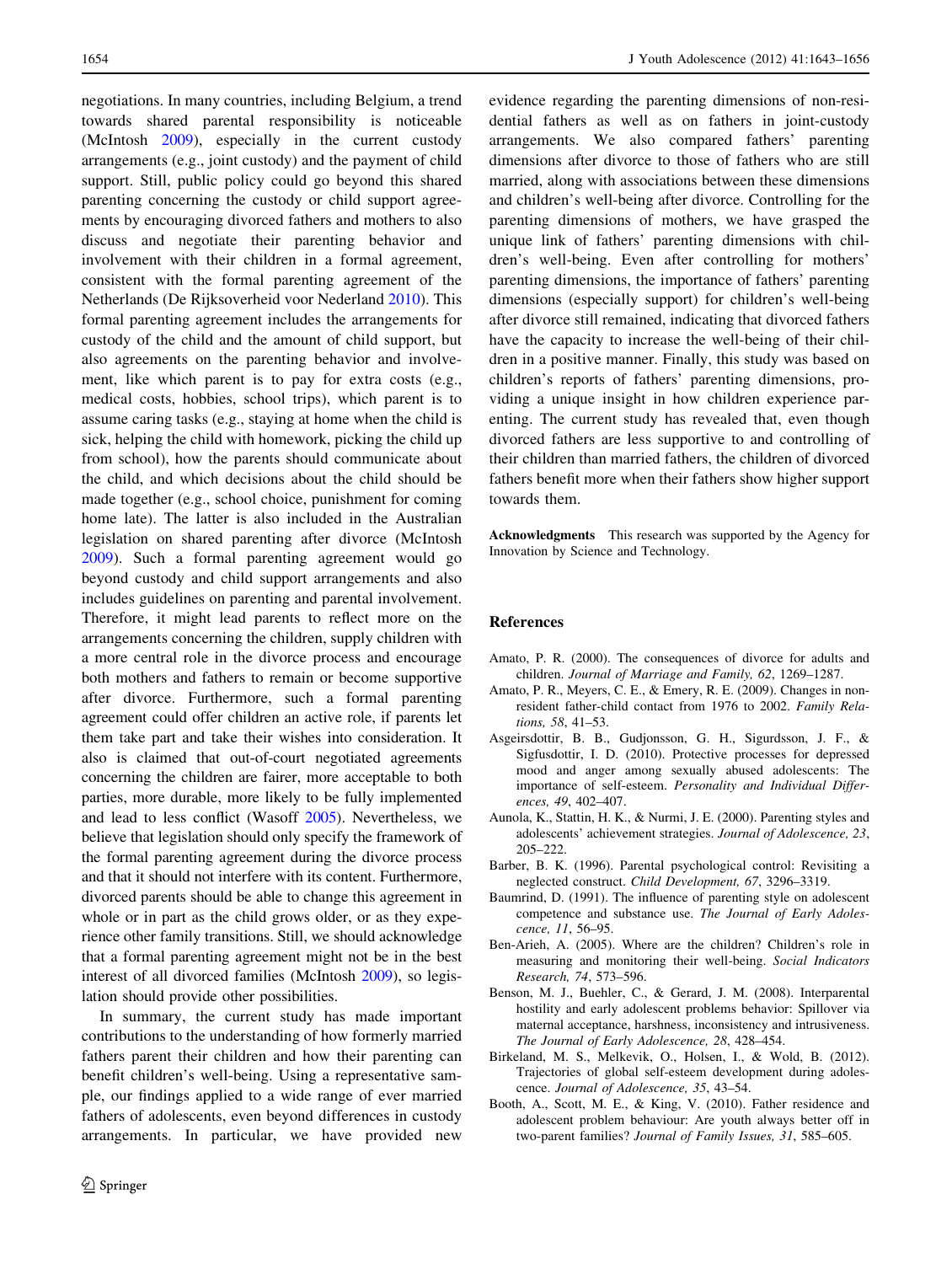- Bos, A. E. R., Huijding, J., Muris, P., Vogel, L. R. R., & Biesheuvel, J. (2010). Global, contingent and implicit self-esteem and psychopathological symptoms in adolescents. Personality and Individual Differences, 48, 311–316.
- Bowman, M. E., & Ahrons, C. R. (1985). Impact of legal custody status on fathers' parenting postdivorce. Journal of Marriage and Family, 47, 481–488.
- Bronte-Tinkew, J., Scott, M. E., & Lilja, E. (2010). Single custodial father's involvement and parenting: Implications for outcomes in emerging adulthood. Journal of Marriage and Family, 72, 1107–1127.
- Campana, K. L., Henderson, S., Stolberg, A. L., & Schum, L. (2008). Paired maternal and paternal parenting styles, child custody and children's emotional adjustment to divorce. Journal of Divorce and Remarriage, 48, 1–20.
- Carlo, G., Mc Ginley, M., Hayes, R., Batenhorst, C., & Wilkinson, J. (2007). Parenting styles or practices? Parenting, sympathy and prosocial behaviors among adolescents. The Journal of Genetic Psychology, 168, 147–176.
- Carlson, M. J. (2006). Family structure, father involvement and adolescent behavioural outcomes. Journal of Marriage and Family, 68, 137–154.
- Coleman, J. S. (1988). Social capital in the creation of human capital. American Journal of Sociology, 94(Suppl.), S95–S120.
- Coley, R. L., & Medeiros, B. L. (2007). Reciprocal longitudinal relations between non-resident father involvement and adolescent delinquency. Child Development, 78, 132–147.
- Cooley, C. H. (1902). Human nature and the social order. New York, NY: Scribner's.
- Cox, M. J., & Paley, B. (1997). Families as systems. Annual Review of Psychology, 48, 243–267.
- Crocker, J., & Park, L. E. (2004). The costly pursuit of self-esteem. Psychological Bulletin, 130, 392–414.
- Darling, N., & Toyokawa, T. (1997). Construction and validation of the parenting style inventory II (PSI-II). Pennsylvania: The Pennsylvania State University, Department of Human Development and Family Studies.
- DeGarmo, D. S., & Forgatch, M. S. (1999). Context as predictors of changing maternal parenting practices in diverse family structures: A social interactional perspective of risk and resilience. In E. M. Hetherington (Ed.), Coping with divorce, single parenting and remarriage: A Risk and Resiliency Perspective (pp. 227–252). Mahwah, NJ: Lawrence Erlbaum Associates.
- De Rijksoverheid voor Nederland. (2010). Kinderen? Ouderschapsplan verplicht. Retrieved September 20, 2011 from [http://www.](http://www.rijksoverheid.nl/onderwerpen/scheiden/kinderen-ouderschapsplan-verplicht) [rijksoverheid.nl/onderwerpen/scheiden/kinderen-ouderschapsplan](http://www.rijksoverheid.nl/onderwerpen/scheiden/kinderen-ouderschapsplan-verplicht)[verplicht.](http://www.rijksoverheid.nl/onderwerpen/scheiden/kinderen-ouderschapsplan-verplicht)
- Diener, E., & Diener, M. (1995). Cross-cultural correlates of life satisfaction and self-esteem. Journal of Personality and Social Psychology, 68, 653–663.
- DuBois, D. L., & Flay, B. R. (2004). The healthy pursuit of selfesteem: Comment on and alternative to the Crocker and Park (2004) formulation. Psychological Bulletin, 130, 415–420.
- Dunlop, R., Burns, A., & Bermingham, S. (2001). Parent–child relations and adolescent self-image following divorce: A 10 year study. Journal of Youth and Adolescence, 30, 117–134.
- Eurostat New Cronos. (2011). Source Eurostat delivered by ESDS International, (MIMAS) University of Manchester. Retrieved September 20, 2011 from <http://www.europa.eu.int/comm/eurostat/>
- Flouri, E. (2006). Non-resident fathers' relationships with their secondary school age children: Determinants and children's mental health outcomes. Journal of Adolescence, 29, 525–538.
- Forgatch, M. S., & DeGarmo, D. S. (1997). Adult problem solving: Contributor to parenting and child outcomes in divorced families. Social Development, 6, 237–253.
- Furstenberg, F. F., & Hughes, E. (1995). Social capital and successful development among at-risk youth. Journal of Marriage and Family, 57, 580–592.
- Garcia, F., & Gracia, E. (2009). Is always authoritative the optimum parenting style? Evidence from Spanish families. Adolescence, 44, 101–131.
- Gault-Sherman, M. (2011). It's a two-way street: The bidirectional relationship between parenting and delinquency. Journal of Youth and Adolescence, 4, 121–145.
- Goodman, C., & Pickens, J. (2001). Self-blame and self-esteem in college-aged children from divorced families. In C. A. Everett (Ed.), Divorce and the next generation: Perspectives for young adults in the new millennium (pp. 119–135). Binghamton, NY: The Hawort Press.
- Hardy, S. A., Padilla-Walker, L. M., & Carlo, G. (2008). Parenting dimensions and adolescents' internalization of moral values. Journal of Moral Education, 37, 205–223.
- Hawkins, D. N., Amato, P. R., & King, V. (2007). Nonresident father involvement and adolescent well-being: Father effects or child effects? American Sociological Review, 72, 990–1010.
- Hetherington, E. M., & Stanley-Hagen, M. M. (1999). The adjustment of children with divorced parents: A risk and resiliency perspective. Journal of Child Psychiatry, 40, 129–140.
- Hilton, J. M., & Devall, E. L. (1998). Comparison of parenting and children's behaviour in single-mother, single-father and intact families. Journal of Divorce and Remarriage, 29, 23–54.
- Jacobs, J. (1983). Treatment of divorcing fathers: Social and psychotherapeutic considerations. American Journal of Psychiatry, 140, 1294–1299.
- Kakihara, F., Tilton-Weaver, L., Kerr, M., & Stattin, H. (2010). The relationship of parental control to youth adjustment: Do youths' feelings about their parents play a role? Journal of Youth and Adolescence, 39, 1442–1456.
- Kim, Y., & Sherraden, M. (2011). Do parental assets matter for children's educational attainment?: Evidence from mediation tests. Children and Youth Services Review, 33, 969–979.
- King, V., & Heard, H. E. (1999). Nonresident father visitation, parental conflict and mother's satisfaction: What's best for child well-being? Journal of Marriage and Family, 61, 385–396.
- King, V., & Sobolewski, J. M. (2006). Nonresident fathers' contributions to adolescent well-being. Journal of Marriage and Family, 68, 537–557.
- Lamborn, S. D., Mounts, N. S., Steinberg, L., & Dornbusch, S. M. (1991). Patterns of competence and adjustment among adolescents from authoritative, authoritarian, indulgent and neglectful families. Child Development, 62, 1049–1065.
- Lansford, J. E. (2009). Parental divorce and children's adjustment. Perspectives on Psychological Science, 4, 140–152.
- Lengua, L. J., Wolchik, S. A., Sandler, I. N., & West, S. G. (2000). The additive and interactive effects of parenting and temperament in predicting adjustment problems of children of divorce. Journal of Clinical Child Psychology, 29, 232–244.
- Lyubomirsky, S., Tkach, C., & Dimatteo, M. R. (2006). What are the differences between happiness and self-esteem? Social Indicators Research, 78, 363–404.
- Madden-Derdich, D. A., & Leonard, S. A. (2002). Shared experiences, unique realities: formerly married mothers' and fathers' perceptions of parenting and custody after divorce. Family Relations, 51, 37–45.
- Marsh, H. W. (1996). Positive and negative global self-esteem: A substantively meaningful distinction or artifactors? Journal of Personality and Social Psychology, 70, 810–819.
- McIntosh, J. E. (2009). Legislating for shared parenting: Exploring some underlying assumptions. Family Court Review, 47, 389–400.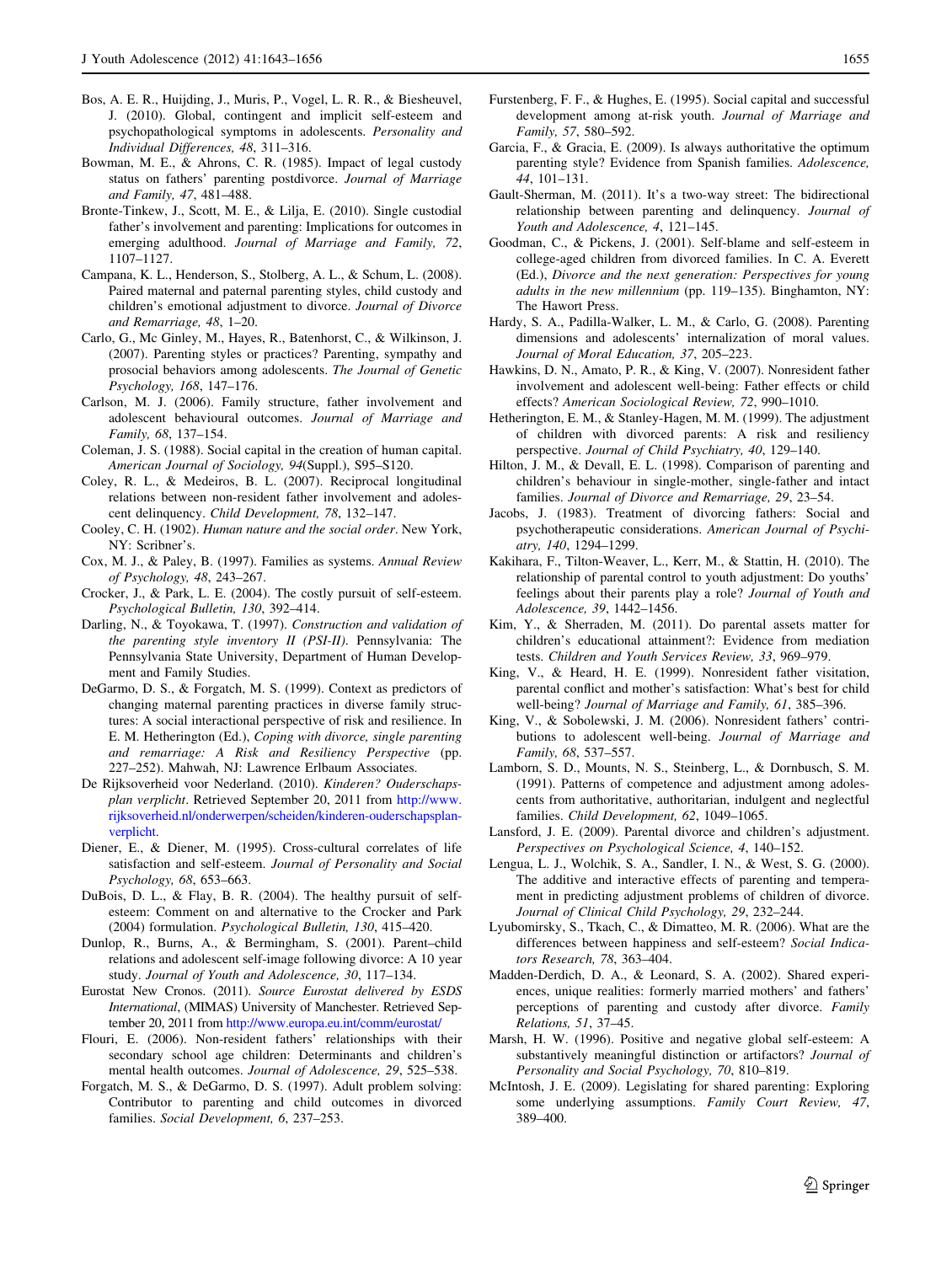- McLanahan, S. & Sandefur, G. (1994). Growing up with a single parent. What hurts, what helps. Cambridge, MA: Harvard University Press.
- McLeod, B. D., Weisz, J. R., & Wood, J. J. (2007). Examining the association between parenting and childhood depression: A meta-analysis. Clinical Psychology Review, 27, 986–1003.
- Melli, M. S. (1999). Guidline review: Child support and time sharing by parents. Family Law Quarterly, 33, 219–234.
- Menning, C. L. (2006). Nonresident fathers' involvement and adolescents' smoking. Journal of Health and Social Behavior, 47, 32–46.
- Milevsky, A., Schlechter, M., Nettr, S., & Keehn, D. (2007). Maternal and paternal parenting style in adloescents: associations with self-esteem, depression and life-satisfaction. Journal of Child and Family Studies, 16, 39–47.
- Minuchin, S. (1974). Families and family therapy. Cambridge, MA: Harvard University Press.
- Moksnes, U. K., Moljord, I. E. O., Espnes, G. A., & Byrne, D. G. (2010). The association between stress and emotional states in adolescents: The role of gender and self-esteem. Personality and Individual Differences, 49, 430–435.
- Nijhof, K. S., & Engels, R. C. M. E. (2007). Parenting styles, coping strategies and the expression of homesickness. Journal of Adolescence, 30, 709–720.
- Pasley, K., & Braver, S. L. (2004). Measuring father involvement in divorced, non-resident fathers. In R. D. Day & M. E. Lamb (Eds.), Conceptualizing and measuring father involvement (pp. 217–240). Mahwah, NJ: Lawrence Erlbaum Associates.
- Pleck, J. H. (2010). Paternal involvement: revised conceptualization and theoretical linkages with child outcomes. In M. E. Lamb (Ed.), The role of the father in child development (5th ed., pp. 58–93). Hoboken, NJ: Wiley.
- Plunkett, S. W., Williams, S. M., Schock, A. M., & Sands, T. (2007). Parenting and adolescent self-esteem in latino intact families, stepfather families and single-mother families. Journal of Divorce and Remarriage, 47, 1–20.
- Pryor, J. (2004). Parenting in reconstructed and surrogate families. In M. Hoghughi & N. Long (Eds.), Handbook of parenting: Theory and research for practice (pp. 110–129). London: Sage.
- Rosenberg, M. (1965). Society and the adolescent self-image. Princeton, NJ: Princeton University Press.
- Seltzer, J. A. (2000). Child support and child access: Experiences of divorced an nonmarital families. In J. T. ldham & M. S. Melli (Eds.), Child support: The next frontier (pp. 69–87). Ann Arbor, MI: University of Michigan Press.
- Siffert, A., Schwarz, B., & Stutz, M. (2012). Marital conflict and early adolescents' self-evaluation: The role of parenting quality and early adolescents' appraisals. Journal of Youth and Adolescence, 41, 749–763.
- Sirvanli-Ozen, D. (2005). Impacts of divorce on the behaviour and adjustment problems, parenting styles and attachment styles of children. Journal of Divorce and Remarriage, 42, 127–151.
- Smyth, B., & Moloney, L. (2008). Changes in patterns of postseparation parenting over time: A brief review. Journal of Family Studies, 14, 7–22.
- Stewart, S. D. (1999). Disneyland dads, disneyland moms?: How nonresident parents spend time with absent children. Journal of Family Studies, 20, 539–556.
- Stewart, S. D. (2003). Nonresident parenting and adolescent adjustment. The quality of nonresident father-child interaction. Journal of Family Issues, 24, 217–244.
- Strohschein, L. (2007). Challenging the presumption of diminished capacity to parent: Does divorce really change parenting practices? Family Relations, 56, 358–368.
- Thomson, E., Hanson, T. L., & McLanahan, S. S. (1994). Family structure and child well-being: Economic resources vs. parental behaviors. Social Forces, 73, 221–242.
- Wasoff, F. (2005). Mutual consent: Separation agreements and the outcomes of private ordering in divorce. Journal of Social Welfare and Family Law, 27, 237–250.
- Wood, J. J., Repetti, R. L., & Roesch, S. C. (2004). Divorce and children's adjustment problems at home and school: The role of depressive/withdrawn parenting. Child Psychology and Human Development, 35, 121–142.
- Zakeri, H., & Karimpour, M. (2011). Parenting styles and self-esteem. Social and Behavioral Sciences, 29, 758–761.

#### Author Biographies

Kim Bastaits is a PhD-student at the University of Antwerp. She received her master in Sociology in 2007 from the Catholic University of Leuven, Belgium. Her major research interests include parenting of divorced fathers and children's well-being.

Koen Ponnet is a researcher at the University of Antwerp. He received his PhD in Psychology at the Ghent University. He conducts research on the determinants of parental behaviors at the department of Sociology and the department of Communication Sciences.

Dimitri Mortelmans is full professor at the University of Antwerp (Belgium). He received his PhD in Sociology in 1998 from University of Antwerp. He is the head of the Research Centre for Longitudinal and Life Course Studies (CELLO). His principal research interests lies in the sociology of family and labour. His main research topics cover divorce, work-life balance and career patterns.